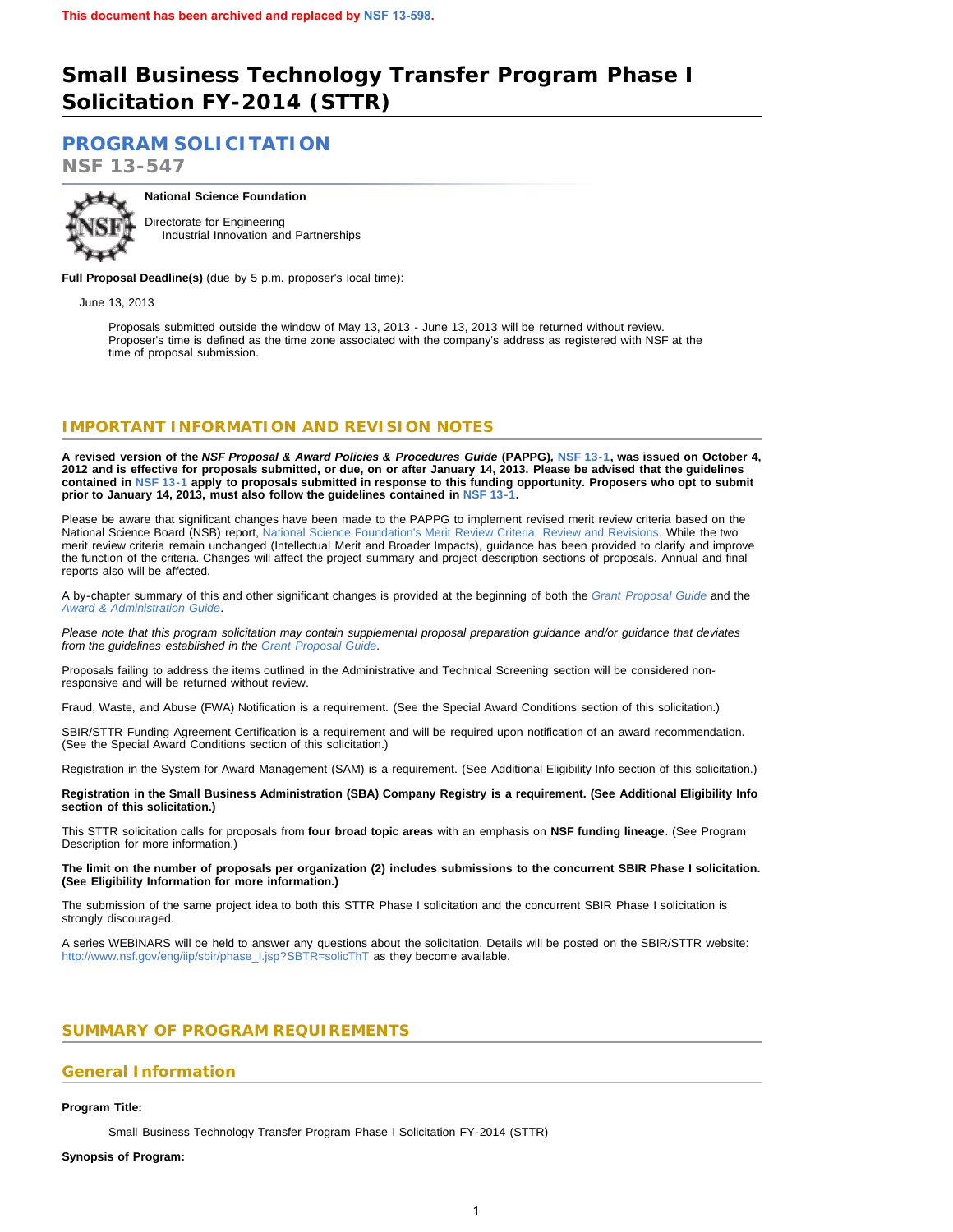The Small Business Technology Transfer (STTR) program stimulates technological innovation in the private sector by strengthening the role of small business concerns in meeting Federal research and development needs, increasing the commercial application of federally supported research results, and fostering and encouraging participation by socially and economically disadvantaged and women-owned small businesses.

The STTR Program requires researchers at universities and other non-profit research institutions to play a significant intellectual role in the conduct of each STTR project. These researchers, by joining forces with a small company, can spin-off their commercially promising ideas while they remain primarily employed at the research institution. The program is governed by Public Law 112-81 (SBIR/STTR Reauthorization Act of 2011).

This STTR Phase I solicitation aims at encouraging the commercialization of previously NSF-funded fundamental research (NSF funding lineage). It is highly desirable that the core innovation described in the submitted proposals can in some manner be linked to fundamental research funded by the NSF. **This lineage must be documented in the Project Description section of the proposal. (See Proposal Preparation Instructions for more information.)**

**Please note:** It is NOT required that investigators of the original NSF-funded fundamental research be directly affiliated with the proposed STTR project or personnel.

The proposals submitted should fall into one the four broad topic areas:

- **[Biological and Chemical Technologies \(BC\)](http://www.nsf.gov/eng/iip/sbir/06_2013_bc.jsp?SBTR=solicTbc)**
- **[Education Applications \(EA\)](http://www.nsf.gov/eng/iip/sbir/06_2013_ea.jsp?SBTR=solicTea)**
- **[Electronics, Information and Communication Technologies \(EI\)](http://www.nsf.gov/eng/iip/sbir/06_2013_ei.jsp?SBTR=solicTei)**
- **[Nanotechnology, Advanced Materials, and Manufacturing \(NM\)](http://www.nsf.gov/eng/iip/sbir/06_2013_nm.jsp?SBTR=solicTnm)**

**Please Note:** The submission of the same project idea to both this STTR Phase I solicitation and the concurrent SBIR Phase I solicitation is strongly discouraged.

#### **Cognizant Program Officer(s):**

*Please note that the following information is current at the time of publishing. See program website for any updates to the points of contact.*

- Prakash Balan, SBIR/STTR Program Director, Biological and Chemical Technologies (BC), telephone: (703) 292-5341, email: [pbalan@nsf.gov](mailto:pbalan@nsf.gov)
- Steven Konsek, telephone: (703) 292-7021, email: [skonsek@nsf.gov](mailto:skonsek@nsf.gov)
- Glenn H. Larsen, SBIR/STTR Program Director, Education Applications (EA), telephone: (703) 292-4607, email: [glarsen@nsf.gov](mailto:glarsen@nsf.gov)
- Rajesh Mehta, SBIR/STTR Program Director, Nanotechnology, Advanced Materials and Manufacturing (NM), telephone: (703) 292-2174, email: [rmehta@nsf.gov](mailto:rmehta@nsf.gov)
- Muralidharan S. Nair, SBIR/STTR Program Director, Electronics, Information and Communication Technologies (EI), telephone: (703) 292-7059, email: [mnair@nsf.gov](mailto:mnair@nsf.gov)
- Benaiah Schrag, SBIR/STTR Program Director, Nanotechnology, Advanced Materials and Manufacturing (NM), telephone: (703) 292-8323, email: [bschrag@nsf.gov](mailto:bschrag@nsf.gov)
- Ruth M. Shuman, SBIR/STTR Program Director, Biological and Chemical Technologies (BC), telephone: (703) 292-2160, email: [rshuman@nsf.gov](mailto:rshuman@nsf.gov)
- Jesus V. Soriano, SBIR/STTR Program Director, Biological and Chemical Technologies (BC), telephone: (703) 292-7795, email: [jsoriano@nsf.gov](mailto:jsoriano@nsf.gov)

### **Applicable Catalog of Federal Domestic Assistance (CFDA) Number(s):**

47.041 --- Engineering

### **Award Information**

**Anticipated Type of Award:** Fixed Amount Awards

**Estimated Number of Awards:** 50 (pending availability of funds).

**Anticipated Funding Amount:** \$11,250,000 (pending availability of funds).

# **Eligibility Information**

#### **Organization Limit:**

Proposals may only be submitted by the following:

Only firms qualifying as a [small business concern](http://sbir.gov/sites/default/files/elig_size_compliance_guide.pdf) are eligible to participate in the STTR program. The firm must to be in compliance with the SBIR /STTR Policy Directive(s) and 13 CFR 121. Please note that NSF has elected not to use the authority given under 15 U.S.C. § 638(dd)(1) (also §5107 of the SBIR/STTR Reauthorization Act). Hence, small businesses that are majority-owned by one or more venture capital operating companies (VCOCs), hedge funds or private equity firms are not eligible to submit proposals or receive awards from the NSF SBIR/STTR program. Socially and economically disadvantaged small business concerns and women-owned small business concerns are particularly encouraged to participate. For an STTR Phase I Proposal, a minimum of 40% of the research, as measured by the budget, must be performed by the small business concern and a minimum of 30% of the research, as measured by the budget, must be performed by the collaborating research institution.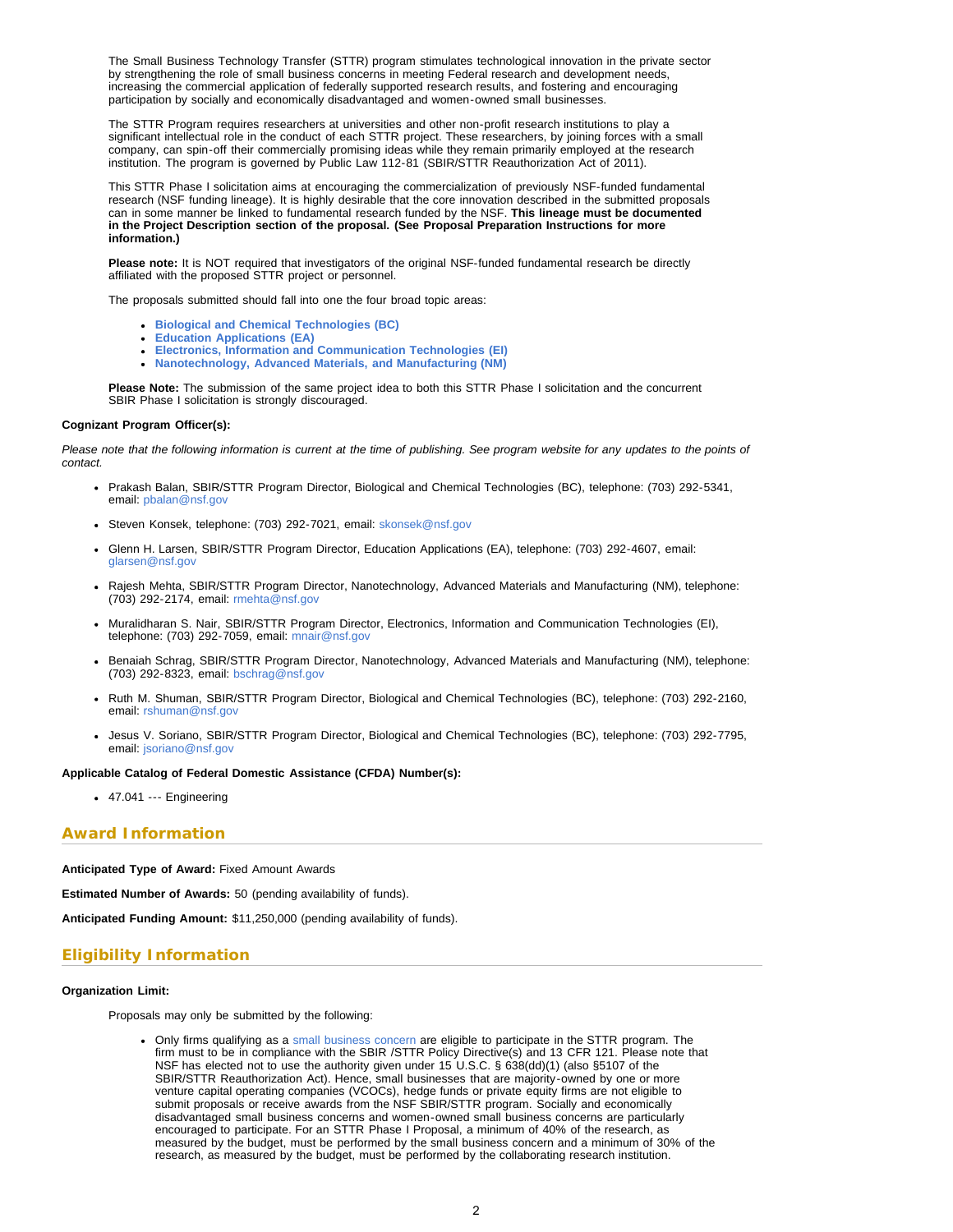Proposals from joint ventures and partnerships are permitted, provided the entity created qualifies as a [small business concern](http://sbir.gov/sites/default/files/elig_size_compliance_guide.pdf) in accordance with this solicitation. The firm must to be in compliance with the SBIR /STTR Policy Directive(s) and 13 CFR 121. Please note that NSF has elected not to use the authority given under 15 U.S.C. § 638(dd)(1) (also §5107 of the SBIR/STTR Reauthorization Act). Hence, small businesses that are majority-owned by one or more venture capital operating companies (VCOCs), hedge funds or private equity firms are not eligible to submit proposals or receive awards from the NSF SBIR/STTR program. Proposing firms are also encouraged to take advantage of research expertise and facilities that may be available to them at colleges, universities, national laboratories, and from other research providers. Such collaborations may include research subcontracts, consulting agreements, or the employment of faculty as senior personnel and of graduate or undergraduate students as assistants by the small business.

#### **PI Limit:**

The primary employment of the Principal Investigator (PI) must be with the small business concern at the time of the award. A PI must spend a minimum of **two calendar months** on an STTR Phase I project. Employment releases and certifications of intent shall be required prior to award.

Primary employment is defined as 51% employed by the small business. NSF considers a fulltime work week to be normally 40 hours and considers employment elsewhere of greater than 19.6 hours to be in conflict with this requirement.

#### **Limit on Number of Proposals per Organization:** 2

An organization may submit no more than two Phase I proposals in total during this cycle, which is defined as this STTR Phase I solicitation and the concurrent SBIR Phase I solicitation that has a proposal submission deadline of June 11, 2013. For example, an organization may submit one (1) SBIR Phase I and one (1) STTR Phase I proposal, two (2) SBIR Phase I proposals, or two(2) STTR Phase I proposals during this cycle.

**These eligibility constraints will be strictly enforced in order to treat everyone fairly and consistently.** In the event that an organization exceeds this limit, the first two proposals received will be accepted, and the remainder will be returned without review). **No exceptions will be made.**

**The submission of the same project idea to both this STTR Phase I solicitation and the concurrent SBIR Phase I solicitation is strongly discouraged.**

#### **Limit on Number of Proposals per PI:** 1

No person may participate as the principal investigator (PI) or Co-PI for more than one (1) proposal submitted to this solicitation. It is the responsibility of the submitting organization to ensure that no person is listed as the PI or Co-PI on more than one (1) proposal submitted to this solicitation.

### **Proposal Preparation and Submission Instructions**

#### **A. Proposal Preparation Instructions**

- **Letters of Intent:** Not Applicable
- **Preliminary Proposal Submission:** Not Applicable
- **Full Proposal Preparation Instructions:** This solicitation contains information that deviates from the standard NSF Proposal and Award Policies and Procedures Guide, Part I: Grant Proposal Guide (GPG) proposal preparation guidelines. Please see the full text of this solicitation for further information.

#### **B. Budgetary Information**

- **Cost Sharing Requirements:** Inclusion of voluntary committed cost sharing is prohibited.
- **Indirect Cost (F&A) Limitations:**

Indirect costs are limited to an effective rate of 150% of salaries and wages. (See Section V.9.f.7)

**Other Budgetary Limitations:** Not Applicable

#### **C. Due Dates**

**Full Proposal Deadline(s)** (due by 5 p.m. proposer's local time):

June 13, 2013

Proposals submitted outside the window of May 13, 2013 - June 13, 2013 will be returned without review. Proposer's time is defined as the time zone associated with the company's address as registered with NSF at the time of proposal submission.

### **Proposal Review Information Criteria**

**Merit Review Criteria:** National Science Board approved criteria. Additional merit review considerations apply. Please see the full text of this solicitation for further information.

### **Award Administration Information**

**Award Conditions:** Additional award conditions apply. Please see the full text of this solicitation for further information.

**Reporting Requirements:** Standard NSF reporting requirements apply.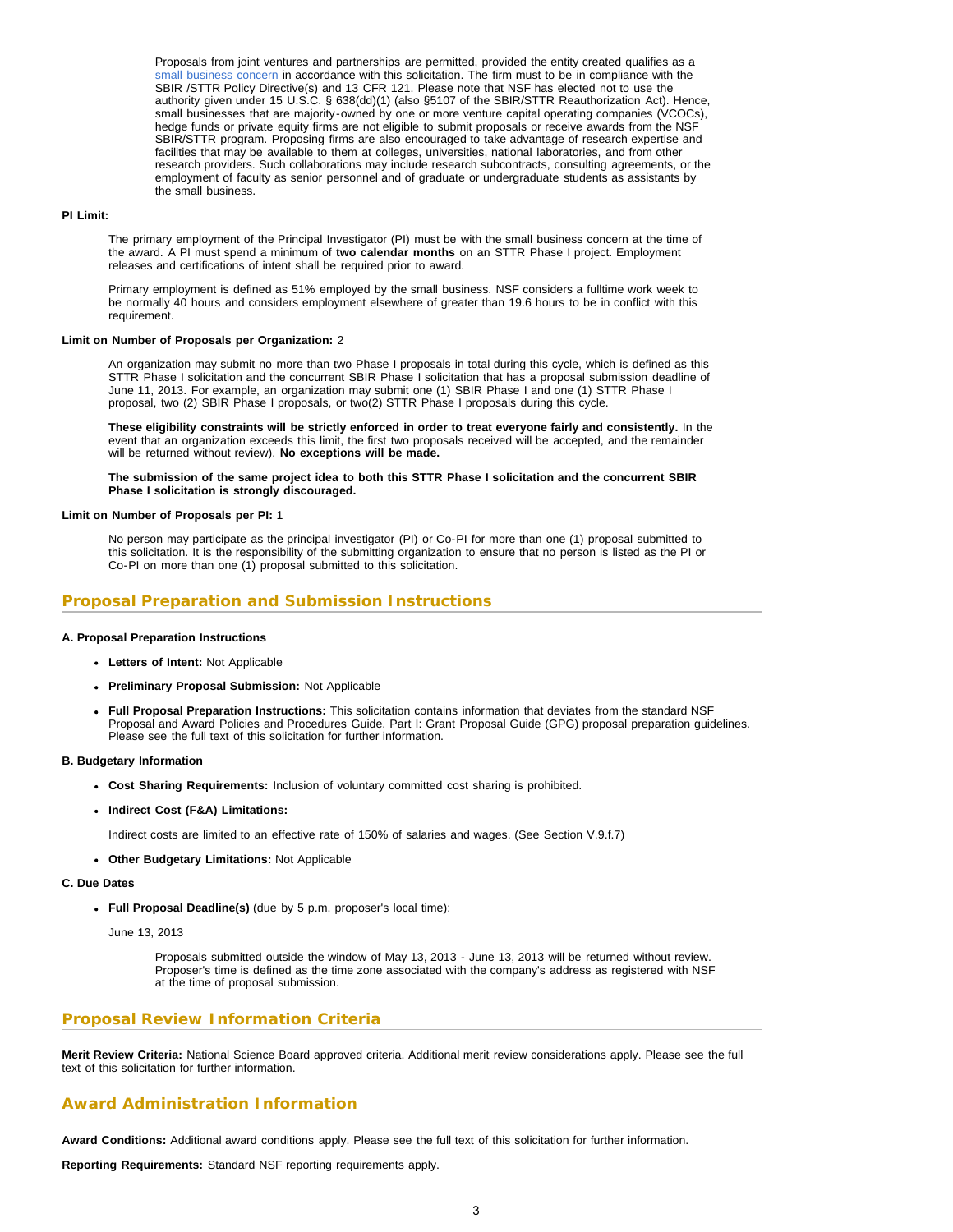### <span id="page-3-0"></span>**TABLE OF CONTENTS**

**[Summary of Program Requirements](#page-0-0)**

- I. **[Introduction](#page-3-1)**
- II. **[Program Description](#page-3-2)**
- III. **[Award Information](#page-4-0)**
- IV. **[Eligibility Information](#page-4-1)**
- V. **[Proposal Preparation and Submission Instructions](#page-5-0)**
	- A. [Proposal Preparation Instructions](#page-5-0)
		- B. [Budgetary Information](#page-11-0)
	- C. [Due Dates](#page-11-1)
	- D. [FastLane Requirements](#page-11-2)

#### VI. **[NSF Proposal Processing and Review Procedures](#page-11-3)**

- A. [Merit Review Principles and Criteria](#page-12-0)
- B. [Review and Selection Process](#page-13-0)

#### VII. **[Award Administration Information](#page-13-1)**

- A. [Notification of the Award](#page-13-2)
- B. [Award Conditions](#page-13-3)
- C. [Reporting Requirements](#page-14-0)
- VIII. **[Agency Contacts](#page-14-1)**
- IX. **[Other Information](#page-15-0)**

### <span id="page-3-1"></span>**I. INTRODUCTION**

The National Science Foundation (NSF), an independent agency of the Federal Government, invites eligible small business concerns to submit Phase I proposals for its FY 2014 Small Business Technology Transfer (STTR) program. NSF will support highquality projects on important scientific, engineering, or science and engineering education problems and opportunities that could lead to significant commercial and public benefit if the research is successful.

The STTR solicitation is issued pursuant to the authority contained in Public Law 112-81 (SBIR/STTR Reauthorization Act of 2011). STTR policy is provided by the Small Business Administration (SBA) through the SBA Policy Directive.

# <span id="page-3-2"></span>**II. PROGRAM DESCRIPTION**

The primary objective of the STTR Program is to increase the incentive and opportunity for small firms to undertake cutting-edge, high-risk, high-quality scientific, engineering, or science and engineering education research that would have a high-potential economic payoff if the research is successful. The STTR program expands the public and private partnership to include collaborative opportunities for small businesses and non-profit research institutions. A team approach is required in an STTR project where at least one research investigator is employed by the small business concern and at least one investigator is employed by a collaborating research institution.

The fundamental mission of NSF is to promote discoveries and to advance education across the frontiers of knowledge in science and engineering. Consistent with that mission, NSF encourages and supports a wide range of proposals from the research and education community and also from the private small business sector. These proposals are reviewed under NSF's merit review criteria, which cover both the quality of research (intellectual or technical merit) and its potential impact on society (broader/commercial impacts).

The STTR program solicits proposals from the small business sector consistent with NSF's mission. The program is governed by Public Law 112-81. A main purpose of the legislation is to stimulate technological innovation and increase private sector commercialization.

NSF supports basic/fundamental research. A large portion of the research NSF funds finds its way to the marketplace. The NSF STTR program is therefore in a unique position to meet both the purpose of the STTR legislation and the goals of the NSF by transforming scientific discoveries into both societal and economic benefit, and by emphasizing private sector commercialization.

**Accordingly, the emphasis of this STTR Phase I solicitation is the commercialization of previously NSF-funded fundamental research (NSF funding lineage). It is highly desirable that the core innovation described in the submitted proposals can in some manner be linked to fundamental research funded by the NSF. This lineage must be documented in the Project Description section of the proposal. (See** *Proposal Preparation Instructions* **for more information.)**

Please note: It is NOT required that investigators of the original NSF-funded fundamental research be affiliated with the proposed STTR project.

The proposals submitted should fall into one the four broad topic areas: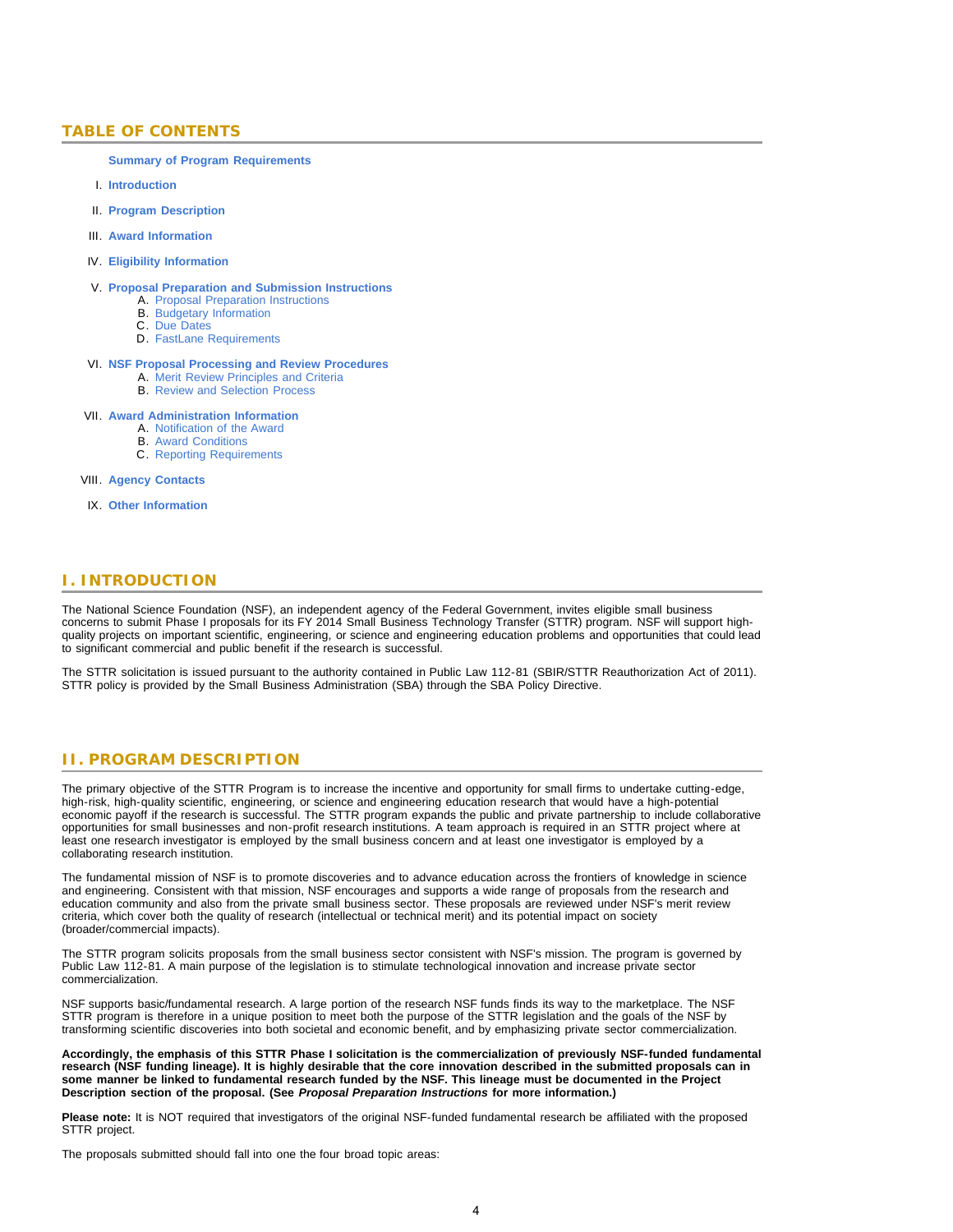- **[Biological and Chemical Technologies \(BC\)](http://www.nsf.gov/eng/iip/sbir/06_2013_bc.jsp?SBTR=solicTbc)**
- **[Education Applications \(EA\)](http://www.nsf.gov/eng/iip/sbir/06_2013_ea.jsp?SBTR=solicTea)**
- **[Electronics, Information and Communication Technologies \(EI\)](http://www.nsf.gov/eng/iip/sbir/06_2013_ei.jsp?SBTR=solicTei)**
- **[Nanotechnology, Advanced Materials, and Manufacturing \(NM\)](http://www.nsf.gov/eng/iip/sbir/06_2013_nm.jsp?SBTR=solicTnm)**

**Please Note:** The submission of the same project idea to both this STTR Phase I solicitation and the concurrent SBIR Phase I solicitation is strongly discouraged.

Successful proposers will conduct Research and Development (R&D) on projects that:

- Provide evidence of a commercially viable product, process, or service, and
- Meet an important social or economic need.

Projects should have the following:

- High potential commercial payback, and
- High-risk efforts.

Projects may also address:

- Research tools that meet significant commercial market needs, or,
- Applications that result in multipurpose commercially viable functions.

For more in-depth program information, please reference the following web site: [http://www.nsf.gov/eng/iip/sbir/phase\\_I.jsp?](http://www.nsf.gov/eng/iip/sbir/phase_I.jsp?SBTR=solicThT) [SBTR=solicThT](http://www.nsf.gov/eng/iip/sbir/phase_I.jsp?SBTR=solicThT).

# <span id="page-4-0"></span>**III. AWARD INFORMATION**

STTR Phase I proposals may be submitted for funding up to \$225,000. STTR Phase I projects are for 12 months. The program expects to make approximately 50 fixed amount awards. Anticipated funding amount is approximately \$11,250,000 (subject to the availability of funds and the quality of proposals). Award notification is typically within five months from the proposal submission deadline date. All awards will have an effective date of January 1, 2014.

### <span id="page-4-1"></span>**IV. ELIGIBILITY INFORMATION**

#### **Organization Limit:**

Proposals may only be submitted by the following:

Only firms qualifying as a [small business concern](http://sbir.gov/sites/default/files/elig_size_compliance_guide.pdf) are eligible to participate in the STTR program. The firm must to be in compliance with the SBIR /STTR Policy Directive(s) and 13 CFR 121. Please note that NSF has elected not to use the authority given under 15 U.S.C. § 638(dd)(1) (also §5107 of the SBIR/STTR Reauthorization Act). Hence, small businesses that are majority-owned by one or more venture capital operating companies (VCOCs), hedge funds or private equity firms are not eligible to submit proposals or receive awards from the NSF SBIR/STTR program. Socially and economically disadvantaged small business concerns and women-owned small business concerns are particularly encouraged to participate. For an STTR Phase I Proposal, a minimum of 40% of the research, as measured by the budget, must be performed by the small business concern and a minimum of 30% of the research, as measured by the budget, must be performed by the collaborating research institution.

Proposals from joint ventures and partnerships are permitted, provided the entity created qualifies as a [small business concern](http://sbir.gov/sites/default/files/elig_size_compliance_guide.pdf) in accordance with this solicitation. The firm must to be in compliance with the SBIR /STTR Policy Directive(s) and 13 CFR 121. Please note that NSF has elected not to use the authority given under 15 U.S.C. § 638(dd)(1) (also §5107 of the SBIR/STTR Reauthorization Act). Hence, small businesses that are majority-owned by one or more venture capital operating companies (VCOCs), hedge funds or private equity firms are not eligible to submit proposals or receive awards from the NSF SBIR/STTR program. Proposing firms are also encouraged to take advantage of research expertise and facilities that may be available to them at colleges, universities, national laboratories, and from other research providers. Such collaborations may include research subcontracts, consulting agreements, or the employment of faculty as senior personnel and of graduate or undergraduate students as assistants by the small business.

#### **PI Limit:**

The primary employment of the Principal Investigator (PI) must be with the small business concern at the time of the award. A PI must spend a minimum of **two calendar months** on an STTR Phase I project. Employment releases and certifications of intent shall be required prior to award.

Primary employment is defined as 51% employed by the small business. NSF considers a fulltime work week to be normally 40 hours and considers employment elsewhere of greater than 19.6 hours to be in conflict with this requirement.

#### **Limit on Number of Proposals per Organization:** 2

An organization may submit no more than two Phase I proposals in total during this cycle, which is defined as this STTR Phase I solicitation and the concurrent SBIR Phase I solicitation that has a proposal submission deadline of June 11, 2013. For example, an organization may submit one (1) SBIR Phase I and one (1) STTR Phase I proposal, two (2) SBIR Phase I proposals, or two(2) STTR Phase I proposals during this cycle.

**These eligibility constraints will be strictly enforced in order to treat everyone fairly and consistently.** In the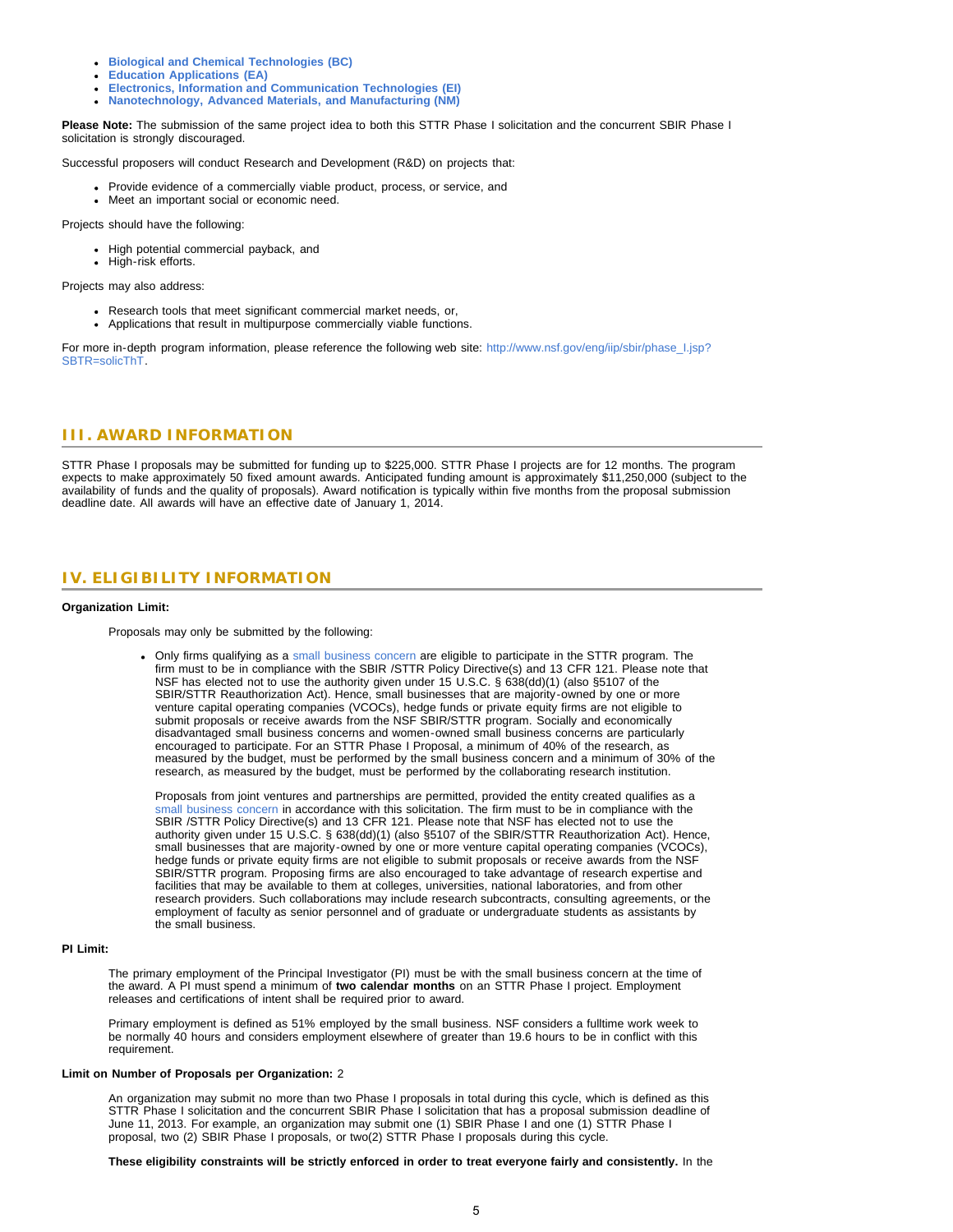event that an organization exceeds this limit, the first two proposals received will be accepted, and the remainder will be returned without review). **No exceptions will be made.**

#### **The submission of the same project idea to both this STTR Phase I solicitation and the concurrent SBIR Phase I solicitation is strongly discouraged.**

#### **Limit on Number of Proposals per PI:** 1

No person may participate as the principal investigator (PI) or Co-PI for more than one (1) proposal submitted to this solicitation. It is the responsibility of the submitting organization to ensure that no person is listed as the PI or Co-PI on more than one (1) proposal submitted to this solicitation.

#### **Additional Eligibility Info:**

#### **Requirements Relating to Data Universal Numbering System (DUNS) Numbers, Registration in the System for Award Management (SAM), and Small Business Administration Company Registry:**

The Office of Management and Budget (OMB) issued a [policy directive](http://edocket.access.gpo.gov/2010/2010-22706.htm) (September 14, 2010, [75 FR 22706](http://www.gpo.gov/fdsys/pkg/FR-2010-09-14/html/2010-22706.htm)) which requires applicants to provide a Dun and Bradstreet Data Universal Numbering System (DUNS) number when applying for a new award or renewal of an award under Federal grants or cooperative agreements. In accordance with this mandate, each proposer must have a DUNS number prior to submission of a proposal to NSF. Any subawardees named in the proposal must be registered in FastLane, which requires that they obtain a DUNS number.

In addition, each proposer also must be registered in the System for Award Management (SAM) database prior to submission of the proposal. Subawardees named in the proposal, however, do not need to be registered in the SAM. The SAM is the primary registrant database for the U.S. Government. The SAM collects, validates, stores, and disseminates data in support of agency acquisition missions, including Federal agency contract and assistance awards. This SAM registration must be maintained with current information at all times during which the organization has an active award or a proposal under consideration by NSF. Failure to comply with the SAM registration requirement prior to proposal submission may impact the processing of the proposal. To register in the SAM, go to <https://www.sam.gov/>. Proposers are advised that it takes approximately three-to-five business days to complete the registration process.

Finally, each proposer must submit to the Small Business Administration (SBA) Company Registry prior to submission of the proposal. SBA maintains and manages a Company Registry at<http://sbir.gov/registration> to track ownership and affiliation requirements for all companies applying to the STTR Program. The STTR policy directive requires each small business concern (SBC) applying for a Phase I or Phase II award to register in the Company Registry prior to submitting an application. The SBC will save its information from the registration in a .pdf document and will append this document to each application submitted to the NSF unless it is announced that the information can be transmitted automatically to STTR agencies. All SBCs will report and/or update ownership information to SBA prior to each STTR application submission or if any information changes prior to award.

**Unacceptable objectives:** Proposed efforts directed toward systems studies; market research; commercial development of existing products or proven concepts; straightforward engineering design for packaging; laboratory evaluations; incremental product or process improvements; evolutionary optimization of existing products; and evolutionary modifications to broaden the scope of an existing product or application are examples of projects that are not acceptable for STTR. Projects deemed unacceptable will be returned without review to the proposer. Phase I proposals returned without review by NSF are **NOT** eligible for reconsideration under the same program solicitation; however, proposals may be resubmitted under a subsequent solicitation.

# <span id="page-5-0"></span>**V. PROPOSAL PREPARATION AND SUBMISSION INSTRUCTIONS**

# **A. Proposal Preparation Instructions**

**Full Proposal Instructions:** Proposals submitted in response to this program solicitation should be prepared and submitted in accordance with the guidelines specified in the NSF Grant Proposal Guide (GPG). The complete text of the GPG is available electronically on the NSF website at: [http://www.nsf.gov/publications/pub\\_summ.jsp?ods\\_key=gpg.](http://www.nsf.gov/publications/pub_summ.jsp?ods_key=gpg) Paper copies of the GPG may be obtained from the NSF Publications Clearinghouse, telephone (703) 292-PUBS (7827) or by e-mail from [nsfpubs@nsf.gov.](mailto:nsfpubs@nsf.gov)

**Important Proposal Preparation Information:** FastLane will check for required sections of the proposal, in accordance with *Grant Proposal Guide* (GPG) instructions described in Chapter II.C.2. The GPG requires submission of: Project Summary; Project Description; References Cited; Biographical Sketch(es); Budget; Budget Justification; Current and Pending Support; Facilities, Equipment & Other Resources; Data Management Plan; and Postdoctoral Mentoring Plan, if applicable. If a required section is missing, **FastLane will not accept the proposal.**

Please note that the proposal preparation instructions provided in this program solicitation may deviate from the GPG instructions. If the solicitation instructions do not require a GPG-required section to be included in the proposal, insert text or upload a document in that section of the proposal that states, "Not Applicable for this Program Solicitation." Doing so will enable FastLane to accept your proposal.

The following instructions supplement the GPG guidelines:

**1. Communication with the STTR Program Manager.** A company considering a proposal submission is encouraged to communicate (via email) with the cognizant program officer to help gauge the responsiveness to the solicitation. When contacting the cognizant program officer, please provide a brief 1-2 page executive summary with background on the: 1) company/team including experience with previous STTR awards, 2) market opportunity, 3) technology/innovation and 4) competition. You may contact the program officer via email at any time before the submission deadline. *Note, however, that communication with the program officer will become increasingly difficult as the deadline nears*.

**2. Designation of Topic and Subtopic.** Designate one, and only one, topic and subtopic. The appropriate topic and subtopic *MUST be identified on the cover page and in the Project Summary* (reference the Synopsis of Program for the topic descriptions).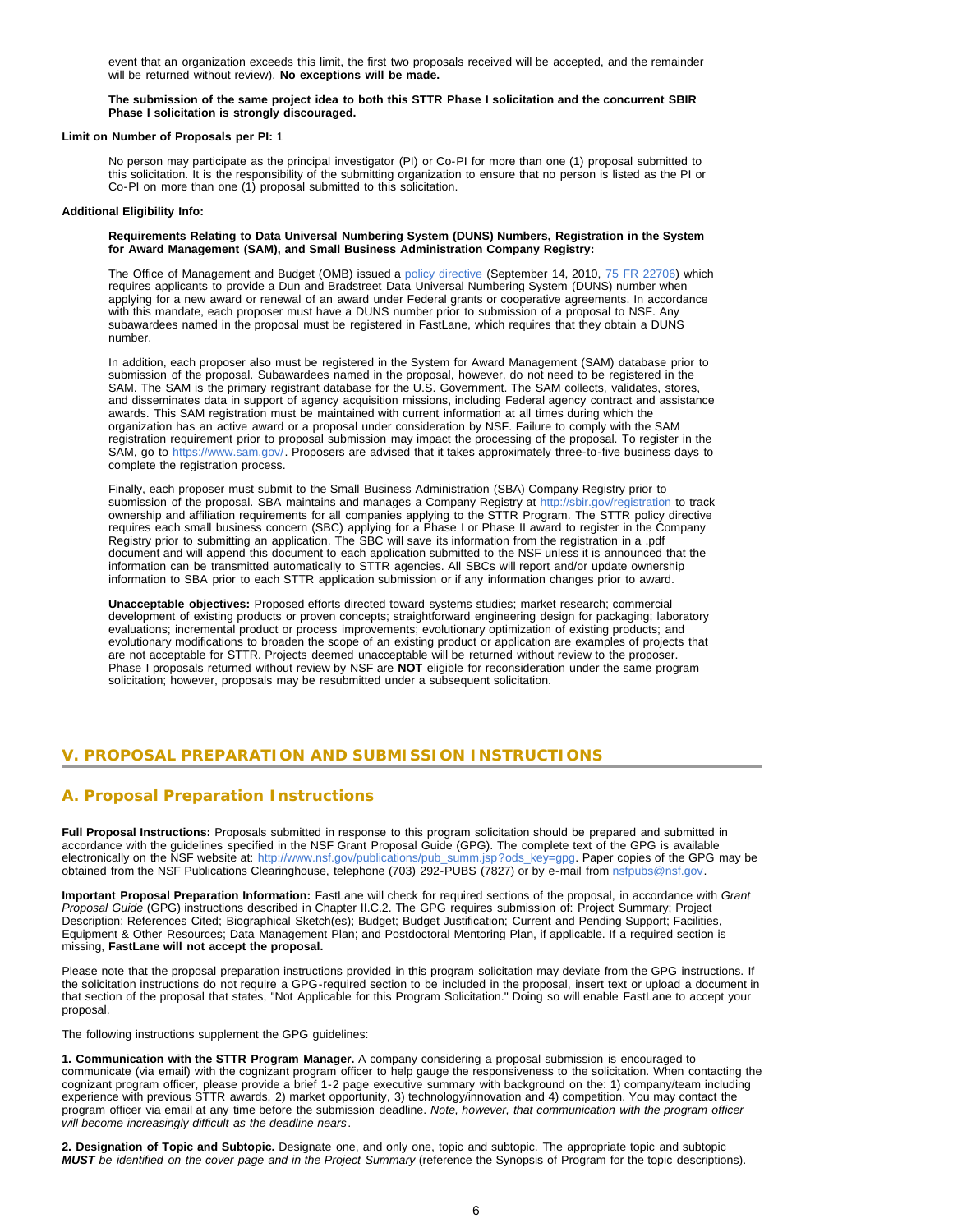**3. Phase I Proposal Objectives.** An STTR Phase I proposal must describe the research effort needed to investigate the feasibility of the proposed scientific or technical innovation. The primary objective of the Phase I effort is to determine whether the innovation has sufficient technical and commercial merit for proceeding into a Phase II project. A secondary objective is to assess potential commercial feasibility of the proposed work.

**4. Phase I Project Requirements.** The deliverable at the end of an STTR Phase I grant is a technical report that summarizes the experimental and theoretical accomplishments of the research proposed. This report serves as the basis for a Phase II proposal.

#### **5. Administrative and Technical Screening.**

#### *All proposals that fail to address the following items will be considered non-responsive and will be RETURNED WITHOUT REVIEW.*

- A proposal submitted after 5:00 p.m. (proposer's/submitter's local time) on the deadline date. The "proposer's time" is the time zone associated with the company's address, as registered with NSF at the time of proposal submission.
- A proposal that does not contain all the required components uploaded into the appropriate module within FastLane. See the required components below that make up a complete proposal. *Even if the Fastlane system allows a proposal to be submitted, ALL proposals must have each of the items listed below, WITHOUT EXCEPTION.*
	- Project Summary (reference section 9.b)
	- Project Description (15-page limit) and all 7 parts (reference section 9.c)
	- References Cited (reference section 9.d)
	- Biographical Sketches (reference section 9.e)  $\bullet$
	- Budget, Sub-budgets, and Budget Justification (reference section 9.f)
	- Current and Pending Support (reference section 9.g)  $\bullet$
	- Facilities, Equipment and Other Resources (reference section 9.h) Supplementary Documents (reference section 9.i)
		- - **REQUIRED**
				- Company Commercialization History (on NSF template; reference section 9.i.1)
					- Data Management Plan (reference section 9.i.2)
				- Small Business Administration (SBA) Company Registry Documentation (reference section 9.i.3)  $\blacksquare$ Cooperative Research Agreement (reference section 9.i.4)
				- **Required, if applicable**
					- **Letter(s) of Support for Technology (reference section 9.i.5)**
					- Post Doc Mentoring Plan (reference section 9.i.6)
					- Letters regarding Use of Human subjects, e.g., Institutional Review Board (IRB) or Institutional Animal Care and Use Committee (IACUC) approval of animal use. (If applicable; reference section 9.i.7)
	- A proposal with items in the Supplementary Documents section *other than the following*:
		- Letters of Support for Technology.
			- Post Doc Mentoring Plan.
			- $\bullet$ Company Commercialization History (on an NSF template).
			- Data Management Plan.
		- Human Subjects and Vertebrate Animals Documentation
- A STTR proposal with a budget exceeding \$225,000.
- A proposal missing a Company Commercialization History, if a company has certified on the Cover Page that it has previously received SBIR/STTR Phase II awards. A Company Commercialization History must be submitted using the NSF template (reference section 9.i.1).
- A proposal with documents placed in the "Additional Single Copy Documents" module in FastLane.
- A collaborative proposal (defined as simultaneous proposal submissions from different organizations, with each organization requesting a separate award). Note: Small business concerns are encouraged to collaborate with research institutions; however, only one proposal, with subawards, should result.
- A proposal lacking sufficient technical/commercial potential substance to justify review.
- A proposal that does not fall within the scope of the topic or subtopic as delineated in the topic or subtopic description.
- A proposal not containing research proposed in science, engineering, or education.
- Unacceptable objectives as defined in Section IV.

**6. Marking Proprietary Information.** To the extent permitted by law, the Government will not release properly identified and marked technical and commercially sensitive data. If the proposal contains proprietary information, check the box at the bottom of the proposal cover page and identify proprietary technical data in the proposal by clearly marking the information and also providing a legend. Typically, proprietary information is marked in the text either with an asterisk at the beginning and end of the proprietary paragraph, underlining the proprietary sections, or choosing a different font type. An entire proposal should not be marked proprietary.

**7. Debriefing on Unsuccessful Proposals.** When a proposal is declined, verbatim copies of reviews, excluding the names of the reviewers, summaries of review panel deliberations, if any, and a description of the process by which the proposal was reviewed will be available electronically.

Phase I proposals that have been declined or returned without review by NSF are **NOT** eligible for reconsideration under the same program solicitation; however, proposals may be resubmitted under a subsequent solicitation, after suitable revisions have been made, conditional upon their falling within the scope of the subsequent topic or subtopic offerings.

#### **8. General Requirements**

- **Sample Limitations**. Samples, videotapes, slides, appendices, or other ancillary items will not be accepted. Websites containing demonstrations, etc., may be cited in the proposal, but reviewers are not required to access them.
- **Page Format.** Multiple column formats are not accepted. Use the NSF required fonts; reference the GPG Chapter II Proposal Preparation Instructions ([http://www.nsf.gov/publications/pub\\_summ.jsp?ods\\_key=gpg\)](http://www.nsf.gov/publications/pub_summ.jsp?ods_key=gpg).

#### **9. REQUIRED FORMAT**

**The required format of a Phase I proposal is described in the following paragraphs. Each proposal submitted to the NSF STTR program shall have the following components:**

**9.a. Cover Sheet and Certification.** Complete topic and subtopic fields must be included on the cover sheet. All proposals must be electronically signed. For information regarding electronic signature, reference the [FastLane](https://www.fastlane.nsf.gov/NSFHelp/flashhelp/fastlane/FastLane_Help/fastlane_help.htm#proposal_functions_introduction.htm) [webpage.](https://www.fastlane.nsf.gov/NSFHelp/flashhelp/fastlane/FastLane_Help/fastlane_help.htm#proposal_functions_introduction.htm)

**9.b. Project Summary.** Each proposal must contain a summary of the proposed project not more than one page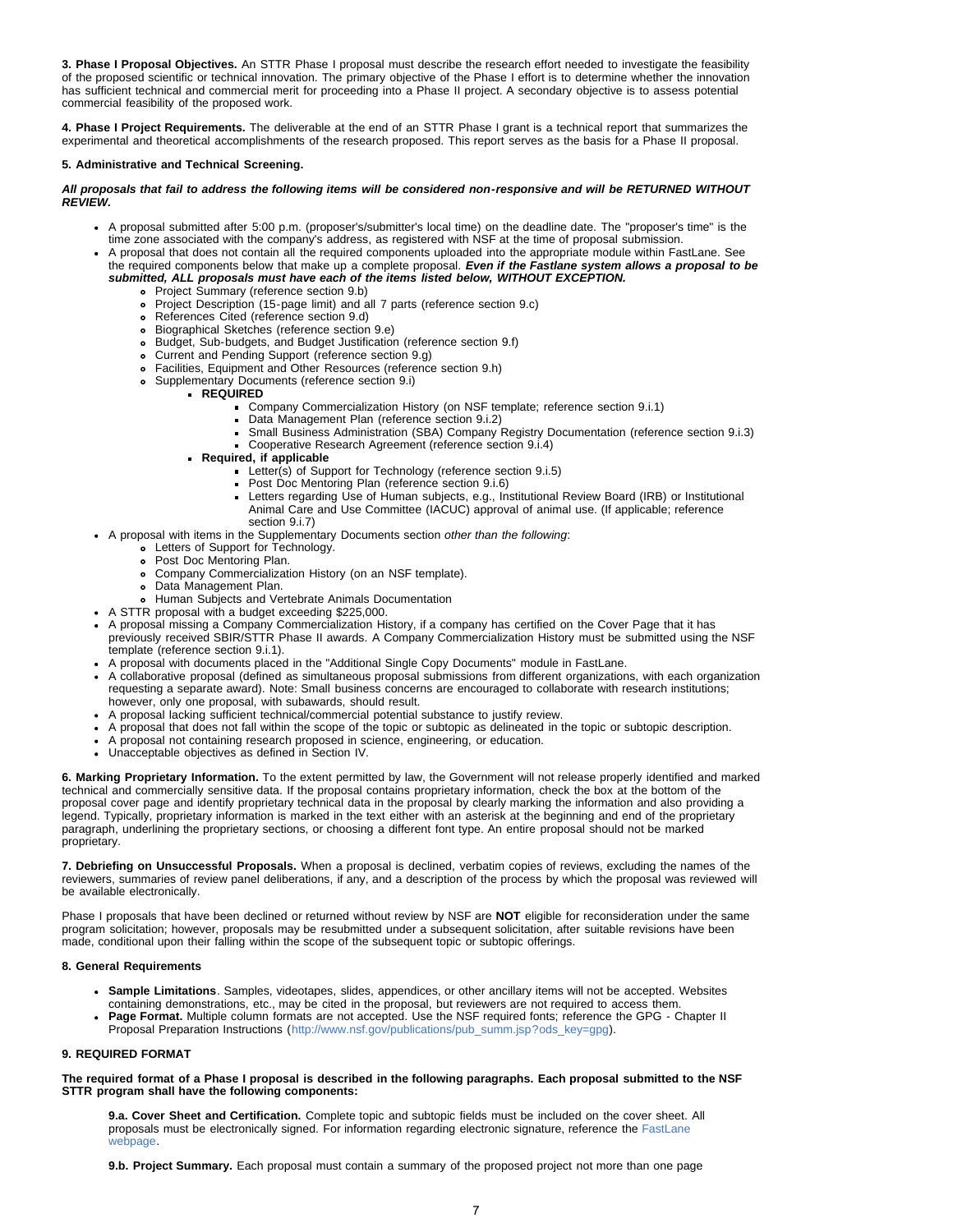in length. The Project Summary consists of an overview, a statement on the intellectual merit of the proposed activity, and a statement on the broader/commercial impacts of the proposed activity. The Project Summary should be written in the third person, informative to other persons working in the same or related fields, and, insofar as possible, understandable to a scientifically or technically literate lay reader. It should not be an abstract of the proposal.

Provide an overview of the activity that would result if the proposal were funded and a statement of objectives and methods to be employed. The statement on intellectual merit should describe the potential of the proposed activity to advance knowledge. The statement on broader impacts should describe the potential of the proposed activity to produce commercial value or benefit society and contribute to the achievement of specific, desired societal outcomes.

Proposals that do not contain the Project Summary, including an overview and separate statements on intellectual merit and broader impacts will not be accepted by FastLane or will be returned without review. Additional instructions for preparation of the Project Summary are available in FastLane.

**Box 1: Overview, Key Words, and Subtopic Name:** A summary paragraph limited to 200 words describing the potential outcome(s) of the proposed activity. Provide a statement of objectives and methods to be employed.

Provide a list of key words or phrases that identify the areas of technical expertise in science, engineering, or education which are to be invoked in reviewing the proposal; and the areas of application that are the initial target of the technology.

Provide the subtopic name.

**Box 2: Intellectual Merit:** A summary paragraph limited to 200 words addressing the intellectual merits of the proposed activity. No proprietary information should be included in the summary. Include a brief identification of the problem or opportunity, the research objectives, a description of the research, and the anticipated results.

**Box 3: Broader/Commercial Impact:** A summary paragraph limited to 200 words addressing the broader impacts/commercial potential of the proposed activity. Include information on the potential commercial value, societal impact, and enhanced scientific and technological understanding

**9.c. Project Description.** The project description shall contain the following parts in the following order and *cannot exceed 15 pages*. *Please note that per guidance in the GPG, the Project Description must contain, as a separate section within the narrative, a discussion of the broader impacts of the proposed activities. You can decide where to include this section within the Project Description.*

**Part 1: Identification and Significance of the Innovation.** The first paragraph shall contain a clear and succinct statement specifying the research innovation proposed and a brief explanation of how the innovation is relevant to meeting a need described in the subtopic narrative.

**Part 2: Background and Phase I Technical Objectives.** List and explain the key objectives to be accomplished during the Phase I research, including the questions that must be answered to determine the technical and commercial feasibility of the proposed concept. It is important to show how potential customer needs will be met if the research is successful. Therefore, Phase I proposers are strongly encouraged to consider commercial potential as well as the technical challenges of their research.

**Part 3: Phase I Research Plan.** This section must provide a detailed description of the Phase I research approach. The description must include the following components:

- A technical discussion of the proposed concept;
- What is planned and how the research will be carried out;
- A technical discussion of the proposed concept;
- The plan to achieve each objective; and
- The sequence of experiments, tests, and computations involved in the measurement of those objectives.

Part 4. Commercial Potential. Proposals must describe a compelling business opportunity to be enabled by the proposed innovation. The information contained within the Commercial Potential section should convey the scope and nature of this business opportunity. This section should briefly describe the current as well as the anticipated market landscape and the resources required to address the opportunity. The goal of this section is to justify, from a marketopportunity perspective, why a Phase I feasibility study should be undertaken.

In preparing the description of the commercial potential, you are strongly encouraged to address the following four sections: market opportunity, company/team, product/competition and revenue/finance. *A well-crafted Commercial Potential section is typically 3-5 pages in order to address the four sections referenced below.*

- **The Market Opportunity** Describe the anticipated target market or market segments and provide a brief profile of the potential customer. What customer needs will be addressed with the innovation? Estimated size of the market being addressed? What barriers to entry exist?
- **The Company/Team** What are the origins of the company/team? How many current employees are there? What is the anticipated impact on job creation as a result of this innovation? What is the revenue history, if any, for the past three years? Give a brief description of the experience and credentials of the personnel responsible for taking the innovation to market. How does the background and experience of the team enhance the credibility of the effort; have they previously taken similar products/services to market? Does the proposed research mesh with company objectives? How does the proposed technology sit within the company mission?
- **Product or Technology and Competition** How does your product or service sit within the competitive landscape? What is the main competition? What is the value proposition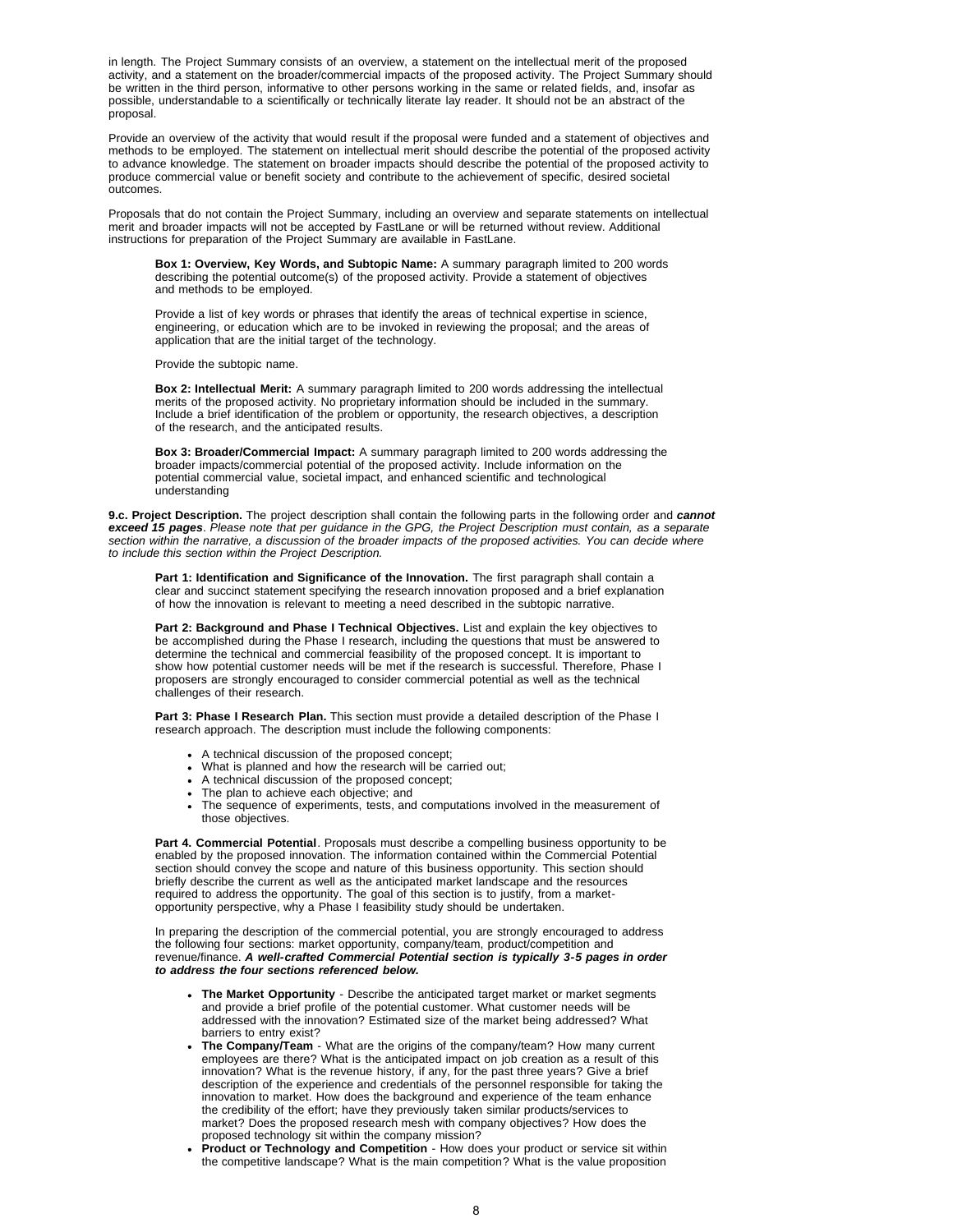for the product or service enabled by the innovation? How do you plan to protect any IP generated from the proposed innovation? What critical milestones must be met to get the product or service to market?

**Financing and Revenue Model** - Based upon revenue assumptions, describe how you plan to finance your innovation.

#### **Part 5. Consultants and Subawards/Subcontracts**.

- **Consultants** The services of each consultant must be justified within the context of the proposal. In this section of the proposal, information must be provided on each consultant's expertise, organizational affiliation, and contribution to the project. In addition, each consultant, whether paid or unpaid, must provide a signed statement that confirms availability, time commitment, role in the project, and the agreed consulting rate. *The signed consultant statements must be uploaded as part of the proposal budget justification (with the required stated number of days and rate of \$600 per day or less; reference Section 9.f.3.).*
- **Subawards** (also known as the subcontract) A Co-PI from the research institution must be identified on the subaward proposal budget. If subawards (including contracts, subcontracts and other arrangements) are used for research, describe the tasks to be performed and how these are related to the overall project. Each subaward must use a separate proposal budget and budget justification, providing details of subaward costs by cost category. Each subawardee budget must be prepared in FastLane. Note - the company/PI submits the subaward budget with the full proposal submission.

If desired, the proposal can include a letter signed by a subawarding/subcontracting organization to demonstrate their willingness to participate in the effort, explain their role in the project, and detailed their qualifications to perform in this role. This letter should be uploaded into the subaward/subcontractor budget justification (*NOT* as a supplemental document).

Purchases of analytical or other routine services from commercial sources and the acquisition of fabricated components from commercial sources are not regarded as reportable subaward activity. Such items -- routine analytical or other routine services -- should be reported in the Budget under Other Direct Costs/Other (Line G.6 on the budget form).

All research, including subawards and consultancies, must be carried out in the U.S. (See definition of [Place of Performance](http://www.nsf.gov/eng/iip/sbir/definitions.jsp).)

Note: In STTR proposals, the use of Federally Funded Research and Development Centers (FFRDCs) can only be used as subawardees with a waiver from the Small Business Administration. Additional information relative to FFRDCs may be found at [http://www.nsf.gov/statistics/nsf05306/.](http://www.nsf.gov/statistics/nsf05306/) Contact the cognizant STTR Program Officer for further information on obtaining a waiver.

Note: If a subawardee includes funds for Post-Doctoral Scholars on line B.1 on the subaward budget, a Post Doc Mentoring Plan must be provided in the supplementary documents. The plan must be uploaded into the supplementary documents module in FastLane (reference Section 9.i.6).

**Part 6. Equivalent or Overlapping Proposals or Awards to/from Other Federal Agencies.** A firm may elect to submit proposals for equivalent or overlapping work under other Federal solicitations or may have received or expect to receive other Federal awards for equivalent or overlapping work. The firm must certify on the proposal cover page whether another Federal Agency has received this proposal (or an equivalent or overlapping proposal). In addition, the proposer must inform NSF of overlapping or equivalent proposals and awards as follows:

- Related federal awards (ongoing or completed);
- Proposals that have been submitted under other government solicitations; and
- Anticipated submissions (within the upcoming calendar year) to other agencies of related proposals.

For all such cases, the following information is required:

- The name, address and telephone contact of the sponsoring agency to which the proposal was or will be submitted;
- Date(s) of proposal submission(s);
- Title, number, and date of solicitation under which the proposal was submitted or will be submitted;
- Title and performance period of the proposal; and
- Name and title of principal investigator, annual person-months (calendar-months) devoted by any personnel on the equivalent or overlapping project who are participating as PI or senior personnel on this proposal.

If no equivalent or overlapping proposals are under consideration, explicitly state: NONE. NSF will not make awards that duplicate research funded or expected to be funded by other agencies, although in some cases NSF may fund portions of work described in an overlapping proposal provided that the budgets appropriately reduce costs and allocate costs among the various sponsors. *If a proposer fails to disclose equivalent or overlapping proposals or awards as provided in this section, the proposer could be liable for administrative, civil or criminal sanctions.*

**Part 7. Lineage of the Innovation.** NSF supports basic/fundamental research. A large portion of the research NSF funds finds its way to the marketplace. The NSF STTR program is therefore in a unique position to meet both the purpose of the STTR legislation and the goals of the NSF by transforming scientific discoveries into both societal and economic benefit, and by emphasizing private sector commercialization.

**Accordingly, the emphasis of this STTR Phase I solicitation is NSF funding lineage. It is highly desirable that the core innovation described in the submitted proposals can in**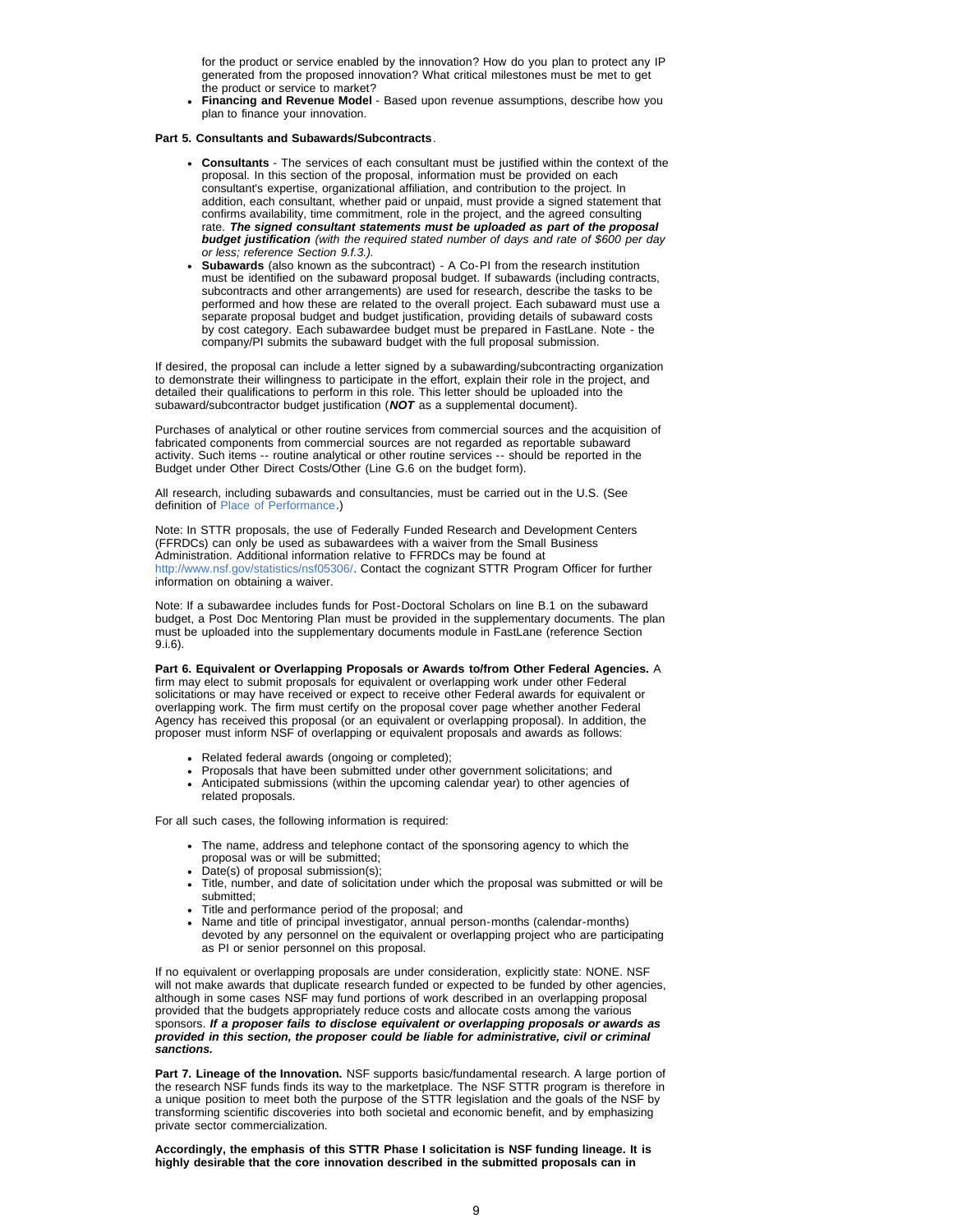**some manner be linked to fundamental research funded by the NSF.**

#### *Please include the following statement and information:*

*"The proposed work has connections to the following NSF award(s):"*

Directorate Name (if known):

Division Name (if known):

Award Number:

**Please note:** It is NOT required that investigators of the original NSF-funded fundamental research be directly affiliated with the proposed STTR project or personnel.

**9.d. References Cited.** Provide a comprehensive listing of relevant references, including patent numbers and other relevant intellectual property citations. A list of References Cited must be uploaded into the system. *If there are no references cited in the proposal,* please indicate this by putting the statement "No References Cited" into this module.

**9.e. Biographical Sketches.** (A maximum of two pages per person.) Provide relevant biographical information for the Principal Investigator (PI) and key personnel (including consultants and key members of the subaward team).

**9.f. Budget, Sub-budgets, and Budget Justification.** Detailed documentation of all budget line items is required and *MUST* be documented on the budget justification page.

**9.f.1. Total budget.** The total budget shall not exceed \$225,000 for the STTR Phase I proposal. Budget line items must be shown in detail in the budget justification.

**9.f.2. Personnel.** List the principal investigator and senior personnel by name with their time commitments budgeted in person-months and the dollar amount for the performance period. The PI must be budgeted for a minimum of 2 months to the proposed project. Do *NOT* list company employees under B.1. Post-Doctoral Scholars.

#### **9.f.3. Subawards/Consultants.**

- For an STTR Phase I Proposal, a minimum of 40% of the research, as measured by the budget, must be performed by the small business concern, and a minimum of 30% of the research, as measured by the budget, must be performed by the collaborating research institution. The budget justification should provide a line by line description of each budget item (including the signed consultant letter).
- The reimbursement rates for consultants are a direct cost that cannot exceed the daily equivalent of the rate paid to an Executive Level IV Federal employee. As of January 2009, that amount is \$600 per day. *The maximum consulting rate under this solicitation is \$600 per day* (NSF defines a day as 8 hours.) Indicate the number of days proposed per consultant. Consultant travel should be shown under the domestic travel category, E-1, but counts as an outsourcing expenses.
- *Letters and supporting documents from consultants and subcontractors are NOT considered letters of support* and must be uploaded with the Budget Justification and *NOT* as a Supplemental Document.

**9.f.4. Materials and Supplies**. The proposal budget justification should indicate the specifics of the materials and supplies required. Materials and supplies are defined as tangible personal property, other than equipment, costing less than \$5,000, or other lower threshold consistent with the policy established by the proposing organization. Each materials and supplies line item should include an estimated cost for that item.

**9.f.5. Prohibited Expenditures.** Permanent equipment, patent expenses, and foreign travel are not allowable expenditures. Tuition costs are not considered research or research and development. Accordingly, they are not acceptable costs and should not be included in the budget.

**9.f.6. Grantees Conference**. One domestic travel trip for up to two persons (normally the PI and an individual associated with business operations) is required to attend a two-day grantee workshop in the DC area. The intent of this workshop is to discuss the research program with a program officer and to learn the mechanics of preparing a Phase II proposal; therefore, this trip must be included in the Phase I budget. An explicit statement acknowledging attendance at the grantee workshop is required on the budget justification page*.* A good budget estimate is \$2,000 per person to cover the conference registration fees and travel expenses.

**9.f.7. Indirect Costs and Fringe Benefits.** Indirect costs plus fringe benefits is limited to an effective rate of 150% of salaries and wages; *i.e., (line C + line I) should not be more than 150% of (line A + line B).*The following expenses will *NOT* be funded as part of the indirect cost pools:

- Independent Research and Development (IR&D)
- Patent and patent related expenses will not be funded as either a direct or indirect cost
- Sales and marketing expenses
- Business development
- Manufacturing and production expenses

**9.f.8. Reasonable Fees (Estimated Profit).** These will be considered under Phase I. The amount of the fee approved by NSF cannot exceed seven percent (7%) of the total indirect and direct project costs.

#### **9.g. Current and Pending Support of Principal Investigator and Senior Personnel.**

**Current and Pending Support**. Information is required on all current and pending support for ongoing projects and proposals, including subsequent funding in the case of continuing grants. All current project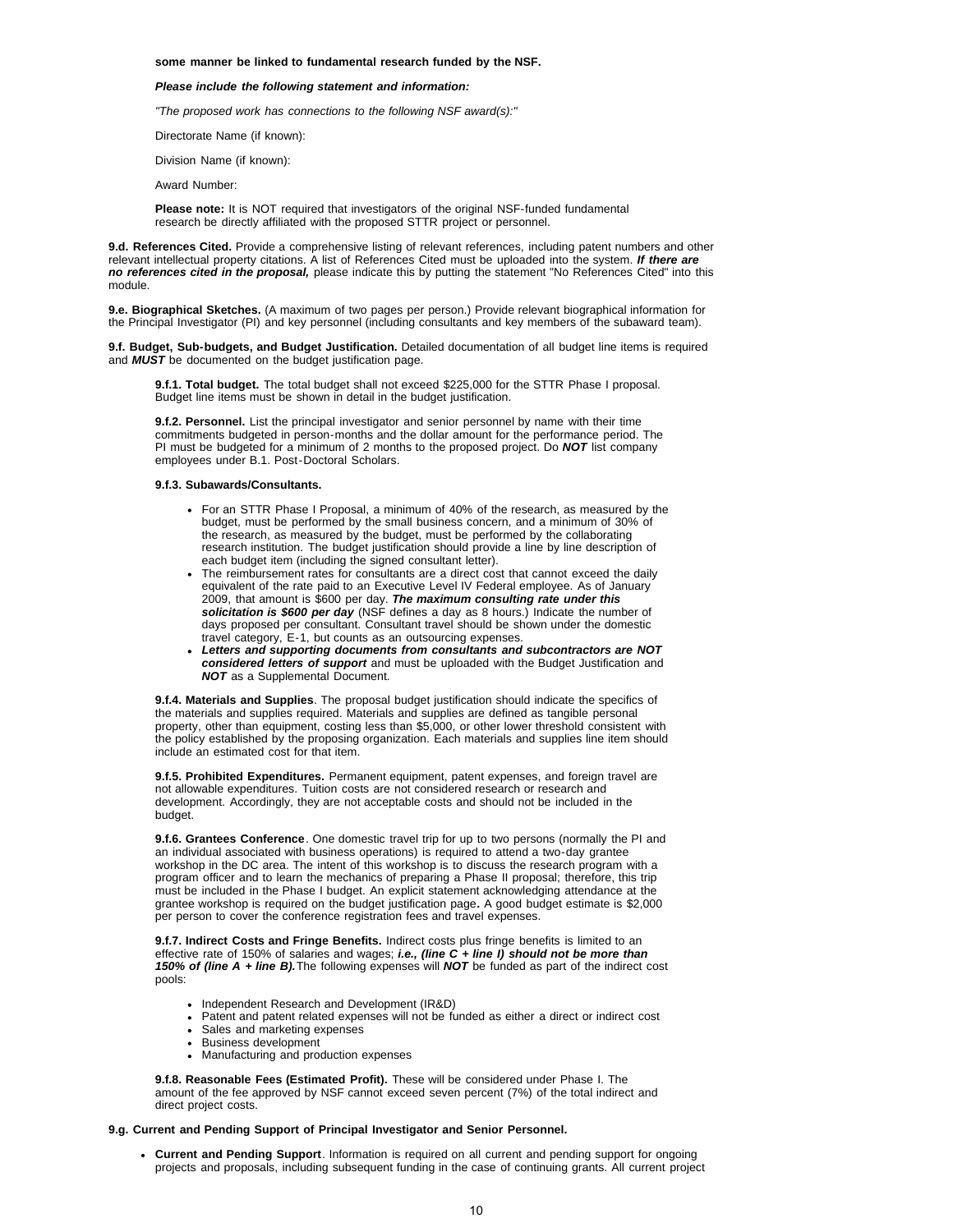support from whatever source (e.g., Federal, State, local or foreign government agencies, public or private foundations, industrial or other commercial organizations) must be listed. *The proposed project and all other projects or activities requiring a portion of time of the PI and other senior personnel must be included, even if they receive no salary support from the project(s).* The total award amount for the entire award period covered (including indirect costs) must be shown as well as the number of personmonths per year to be devoted to the project, regardless of source of support.

- **Proposals Submitted**. Similar information must be provided for all proposals already submitted or submitted concurrently to other possible sponsors, including NSF. Concurrent submission of a proposal to other organizations will not prejudice its review by NSF. *The proposal being submitted is considered "pending" and therefore MUST appear in the Current and Pending Support module.*
- **Upcoming Submissions and Other Funding.** Ongoing or proposed projects or proposals to be submitted in the near future -- but excluding any proposals already cited in the Equivalent or Overlapping Proposals to other Federal Agencies section -- that involve the Principal Investigator or senior personnel, provide the following information:
	- Name of sponsoring organization,
	- Title and performance period of the proposal, and
	- Annual person-months (calendar months) devoted to the project by the principal investigator and each of the senior personnel.

**9.h. Facilities, Equipment and Other Resources.** Provide a description that specifies the availability and location of significant equipment, instrumentation, computers, and physical facilities necessary to complete the portion of the research that is to be carried out by the proposing firm in Phase I. *Purchase of permanent equipment is NOT permitted in a Phase I project***;** i.e., Phase I proposals should NOT contain an entry in budget line item D (reference definition of [Permanent Equipment\)](http://www.nsf.gov/eng/iip/sbir/definitions.jsp)

If the equipment, instrumentation, computers, and facilities for this research are not the property (owned or leased) of the proposing firm, include a statement signed by the owner or lessor which affirms the availability of these facilities for use in the proposed research, reasonable lease or rental costs for their use, and any other associated costs. *Upload images of the scanned statements into this section.*

**9.i. Supplementary Documents.** The supplementary documents permitted in a Phase I proposal are limited to the following (if applicable):

**9.i.1. Company Commercialization History**. A Company Commercialization History is required for all proposers certifying receipt of previous Phase II awards from any Federal agency on the third page of the Cover Page in question # 11. The NSF [Commercialization History Template](http://www.nsf.gov/eng/iip/sbir/CommercialHistoryTemplate.xls) *MUST* be used. All items must be addressed in the format outlined in this template. Changes to the NSF template, additional narratives and/or commercialization history documents from other STTR agencies are not permitted.

**9.i.2. Data Management Plan**. Proposals *MUST* contain a supplementary document labeled "Data Management Plan", which should include the statement, "All data generated in this STTR Phase I project is considered proprietary." Fastlane will not permit submission of a proposal that is missing the Data Management Plan. See exceptions: [http://nsf.gov/eng/general/ENG\\_DMP\\_Policy.pdf](http://nsf.gov/eng/general/ENG_DMP_Policy.pdf)

**9.i.3. Small Business Administration (SBA) Company Registry Documentation.** Registration in the SBA Company Registry is required for all applicants: [http://sbir.gov/registration.](http://sbir.gov/registration) This process is expected to take 15 minutes for most companies. A PDF document is produced during this registration process. This PDF must be uploaded as a supplementary document during the NSF proposal submission process.

**9.i.4. Cooperative Research Agreement.** See the [Cooperative Research Agreement](http://www.nsf.gov/eng/iip/sbir/cooperative_agreement.jsp) (CRA) model. The proposing small business concern must provide a signed written CRA between the small business and the research institution at the time of award. For proposal submission, place a draft of the CRA or a letter stating that a CRA will be provided upon notification of award recommendation.

**9.i.5. Letter(s) of Support for Technology (no more than three letters).** Letters of support act as an indication of market validation for the proposed innovation and add significant credibility to the proposed effort. Letters of support should demonstrate that the company has initiated dialog with relevant stakeholders (potential customers, strategic partners or investors) for the proposed innovation and that a legitimate business opportunity may exist should the technology prove feasible. The letter(s) must contain affiliation and contact information for the signatory stakeholder. Letters and supporting documents from consultants and subcontractors are NOT considered letters of support and are NOT to be included here. Letters and supporting documents from consultants and subcontractors should be included in the Budget Justification section.

**9.i.6. Post Doc Mentoring Plan.** If a proposal requests funding to support post-doctoral scholars on line B.1 of the proposer and/or a subaward budget, a Post Doc Mentoring Plan *MUST* be uploaded to the system. The mentoring plan must describe the mentoring activities that will be provided to all postdoctoral researchers supported by the project, irrespective of whether they reside at the submitting organization, any subawardee organization, or at any organization participating in a simultaneously submitted collaborative project. Proposers are advised that the mentoring plan may not be used to circumvent the 15-page project description limitation.

A template for the Post Doc Mentoring Plan can be obtained at: [http://www.nsf.gov/eng/iip/sbir/Sample\\_Postdoc\\_Mentoring\\_Plan.doc](http://www.nsf.gov/eng/iip/sbir/Sample_Postdoc_Mentoring_Plan.doc)

For more information on what is required for a Post Doc Mentoring Plan reference the GPG: [http://www.nsf.gov/pubs/policydocs/pappguide/nsf11001/gpg\\_2.jsp#IIC2j.](http://www.nsf.gov/pubs/policydocs/pappguide/nsf11001/gpg_2.jsp#IIC2j)

**9.i.7. Human Subjects and Vertebrate Animals.** If human subjects Institutional Review Board (IRB) approval is indicated, and it is not in hand at the time of submission, there must be a plan for such approval; a supporting letter regarding IRB approval should be provided under supplementary documents. The approval must be readily attainable within six weeks of informal notification of recommendation for award to ensure continued processing for funding. The small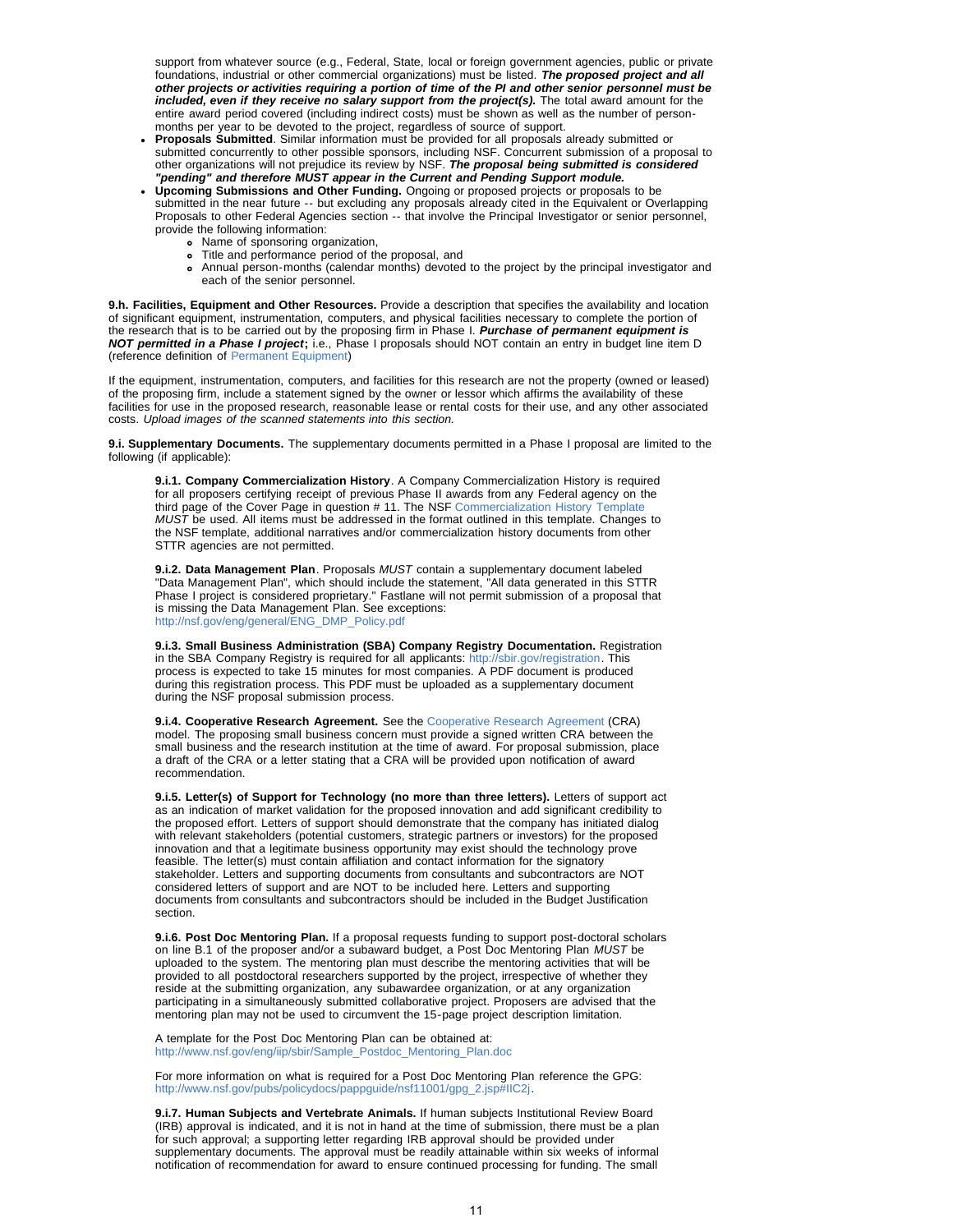business has three basic options with regard to human subjects review:

- Establish your own IRB (see Office of Human Rights Protection (OHRP) at Health and Human Services (HHS) [http://www.hhs.gov/ohrp/assurances/index.html#registernew;](http://www.hhs.gov/ohrp/assurances/index.html#registernew)
- . Use the review board of a (usually local) university or research institution, either via consultants to the project, a project subcontract, or directly through its own contacts; and
- Use a commercial company.

Please refer to Chapter II, Sections D.6 and D.7 of the GPG([http://www.nsf.gov/publications/pub\\_summ.jsp?ods\\_key=gpg](http://www.nsf.gov/publications/pub_summ.jsp?ods_key=gpg)) for information on the necessary supplementary documents. Note that in some cases, product testing involves human subjects. Look for federalwide assurances under the Office of Human Research Protection website ([http://www.hhs.gov/ohrp/index.html\)](http://www.hhs.gov/ohrp/index.html).

Animal use in funded projects requires approval of the company or collaborating institutions' Institutional Animal Care and Use Committee (IACUC). Please refer to <http://www.aphis.usda.gov/> for additional information.

Proposers are reminded to identify the program solicitation number (NSF 13-547) in the program solicitation block on the NSF Cover Sheet For Proposal to the National Science Foundation. Compliance with this requirement is critical to determining the relevant proposal processing guidelines. Failure to submit this information may delay processing.

# <span id="page-11-0"></span>**B. Budgetary Information**

**Cost Sharing:** Inclusion of voluntary committed cost sharing is prohibited

### **Indirect Cost (F&A) Limitations:**

Indirect costs are limited to an effective rate of 150% of salaries and wages. (See Section V.9.f.7)

### <span id="page-11-1"></span>**C. Due Dates**

**Full Proposal Deadline(s)** (due by 5 p.m. proposer's local time):

#### June 13, 2013

Proposals submitted outside the window of May 13, 2013 - June 13, 2013 will be returned without review. Proposer's time is defined as the time zone associated with the company's address as registered with NSF at the time of proposal submission.

# <span id="page-11-2"></span>**D. FastLane Requirements**

Proposers are required to prepare and submit all proposals for this program solicitation through use of the NSF FastLane system. Detailed instructions regarding the technical aspects of proposal preparation and submission via FastLane are available at: [http://www.fastlane.nsf.gov/a1/newstan.htm.](http://www.fastlane.nsf.gov/a1/newstan.htm) For FastLane user support, call the FastLane Help Desk at 1-800-673-6188 or e-mail [fastlane@nsf.gov.](mailto:fastlane@nsf.gov) The FastLane Help Desk answers general technical questions related to the use of the FastLane system. Specific questions related to this program solicitation should be referred to the NSF program staff contact(s) listed in Section VIII of this funding opportunity.

*Submission of Electronically Signed Cover Sheets*. The Authorized Organizational Representative (AOR) must electronically sign the proposal Cover Sheet to submit the required proposal certifications (see Chapter II, Section C of the [Grant Proposal Guide](http://www.nsf.gov/publications/pub_summ.jsp?ods_key=gpg) for a listing of the certifications). The AOR must provide the required electronic certifications within five working days following the electronic submission of the proposal. Further instructions regarding this process are available on the FastLane Website at: [https://www.fastlane.nsf.gov/fastlane.jsp.](https://www.fastlane.nsf.gov/fastlane.jsp)

# <span id="page-11-3"></span>**VI. NSF PROPOSAL PROCESSING AND REVIEW PROCEDURES**

Proposals received by NSF are assigned to the appropriate NSF program for acknowledgement and, if they meet NSF requirements, for review. All proposals are carefully reviewed by a scientist, engineer, or educator serving as an NSF Program Officer, and usually by three to ten other persons outside NSF either as *ad hoc* reviewers, panelists, or both, who are experts in the particular fields represented by the proposal. These reviewers are selected by Program Officers charged with oversight of the review process. Proposers are invited to suggest names of persons they believe are especially well qualified to review the proposal and/or persons they would prefer not review the proposal. These suggestions may serve as one source in the reviewer selection process at the Program Officer's discretion. Submission of such names, however, is optional. Care is taken to ensure that reviewers have no conflicts of interest with the proposal. In addition, Program Officers may obtain comments from site visits before recommending final action on proposals. Senior NSF staff further review recommendations for awards. A flowchart that depicts the entire NSF proposal and award process (and associated timeline) is included in the GPG as [Exhibit III-1](http://www.nsf.gov/pubs/policydocs/pappguide/nsf13001/gpg_3ex1.pdf).

A comprehensive description of the Foundation's merit review process is available on the NSF website at: [http://nsf.gov/bfa/dias/policy/merit\\_review/.](http://nsf.gov/bfa/dias/policy/merit_review/)

Proposers should also be aware of core strategies that are essential to the fulfillment of NSF's mission, as articulated in *[Empowering the Nation Through Discovery and Innovation: NSF Strategic Plan for Fiscal Years \(FY\) 2011-2016](http://www.nsf.gov/news/strategicplan/nsfstrategicplan_2011_2016.pdf)*. These strategies are integrated in the program planning and implementation process, of which proposal review is one part. NSF's mission is particularly well-implemented through the integration of research and education and broadening participation in NSF programs, projects, and activities.

One of the core strategies in support of NSF's mission is to foster integration of research and education through the programs,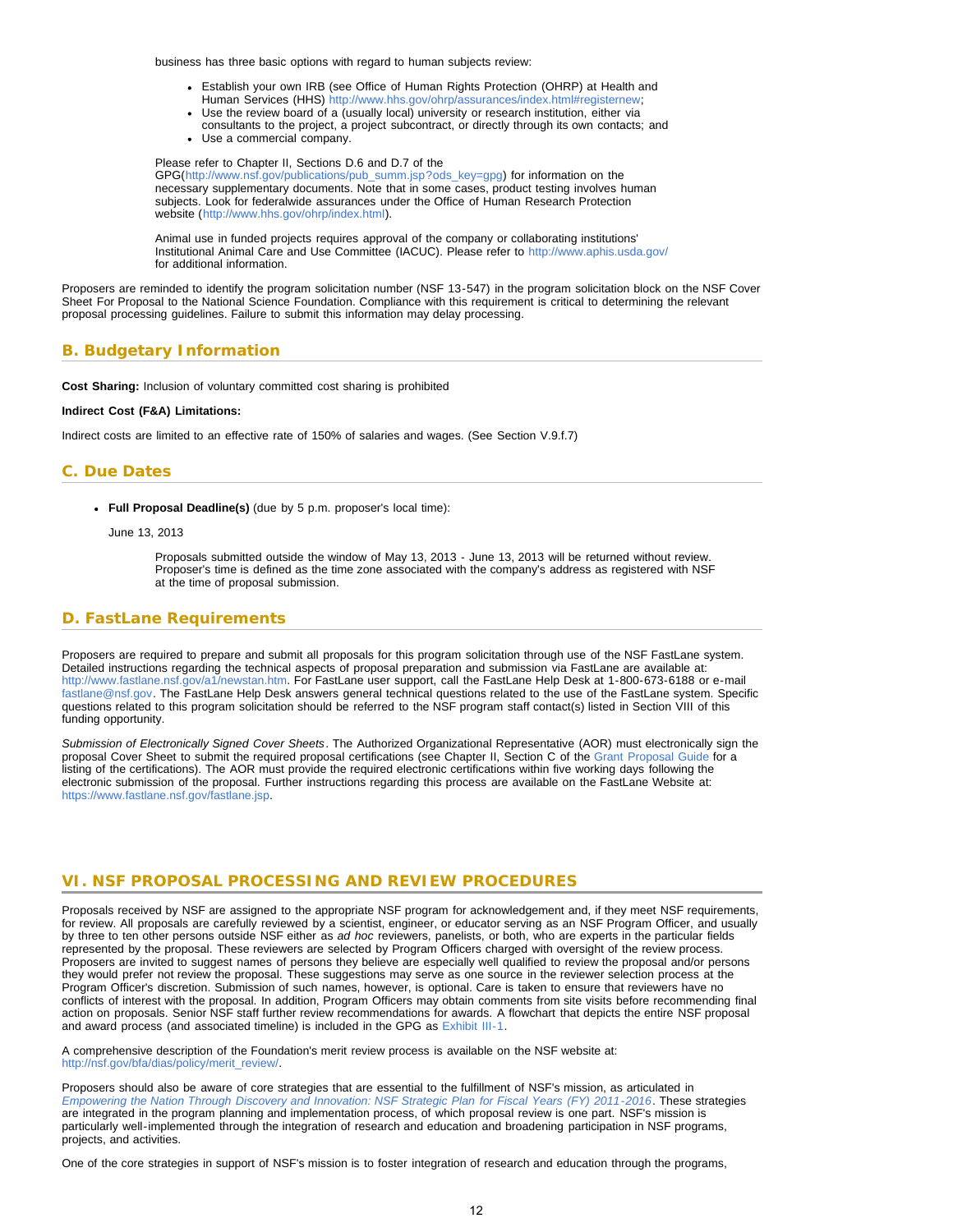projects and activities it supports at academic and research institutions. These institutions provide abundant opportunities where individuals may concurrently assume responsibilities as researchers, educators, and students, and where all can engage in joint efforts that infuse education with the excitement of discovery and enrich research through the variety of learning perspectives.

Another core strategy in support of NSF's mission is broadening opportunities and expanding participation of groups, institutions, and geographic regions that are underrepresented in STEM disciplines, which is essential to the health and vitality of science and engineering. NSF is committed to this principle of diversity and deems it central to the programs, projects, and activities it considers and supports.

# <span id="page-12-0"></span>**A. Merit Review Principles and Criteria**

The National Science Foundation strives to invest in a robust and diverse portfolio of projects that creates new knowledge and enables breakthroughs in understanding across all areas of science and engineering research and education. To identify which projects to support, NSF relies on a merit review process that incorporates consideration of both the technical aspects of a proposed project and its potential to contribute more broadly to advancing NSF's mission "to promote the progress of science; to advance the national health, prosperity, and welfare; to secure the national defense; and for other purposes." NSF makes every effort to conduct a fair, competitive, transparent merit review process for the selection of projects.

#### 1. Merit Review Principles

These principles are to be given due diligence by PIs and organizations when preparing proposals and managing projects, by reviewers when reading and evaluating proposals, and by NSF program staff when determining whether or not to recommend proposals for funding and while overseeing awards. Given that NSF is the primary federal agency charged with nurturing and supporting excellence in basic research and education, the following three principles apply:

- All NSF projects should be of the highest quality and have the potential to advance, if not transform, the frontiers of knowledge.
- NSF projects, in the aggregate, should contribute more broadly to achieving societal goals. These "Broader Impacts" may be accomplished through the research itself, through activities that are directly related to specific research projects, or through activities that are supported by, but are complementary to, the project. The project activities may be based on previously established and/or innovative methods and approaches, but in either case must be well justified.
- Meaningful assessment and evaluation of NSF funded projects should be based on appropriate metrics, keeping in mind the likely correlation between the effect of broader impacts and the resources provided to implement projects. If the size of the activity is limited, evaluation of that activity in isolation is not likely to be meaningful. Thus, assessing the effectiveness of these activities may best be done at a higher, more aggregated, level than the individual project.

With respect to the third principle, even if assessment of Broader Impacts outcomes for particular projects is done at an aggregated level, PIs are expected to be accountable for carrying out the activities described in the funded project. Thus, individual projects should include clearly stated goals, specific descriptions of the activities that the PI intends to do, and a plan in place to document the outputs of those activities.

These three merit review principles provide the basis for the merit review criteria, as well as a context within which the users of the criteria can better understand their intent.

#### 2. Merit Review Criteria

All NSF proposals are evaluated through use of the two National Science Board approved merit review criteria. In some instances, however, NSF will employ additional criteria as required to highlight the specific objectives of certain programs and activities.

The two merit review criteria are listed below. **Both** criteria are to be given **full consideration** during the review and decisionmaking processes; each criterion is necessary but neither, by itself, is sufficient. Therefore, proposers must fully address both criteria. ([GPG Chapter II.C.2.d.i.](http://www.nsf.gov/pubs/policydocs/pappguide/nsf13001/gpg_2.jsp#IIC2di) contains additional information for use by proposers in development of the Project Description section of the proposal.) Reviewers are strongly encouraged to review the criteria, including [GPG Chapter II.C.2.d.i.,](http://www.nsf.gov/pubs/policydocs/pappguide/nsf13001/gpg_2.jsp#IIC2di) prior to the review of a proposal.

When evaluating NSF proposals, reviewers will be asked to consider what the proposers want to do, why they want to do it, how they plan to do it, how they will know if they succeed, and what benefits could accrue if the project is successful. These issues apply both to the technical aspects of the proposal and the way in which the project may make broader contributions. To that end, reviewers will be asked to evaluate all proposals against two criteria:

- **Intellectual Merit:** The Intellectual Merit criterion encompasses the potential to advance knowledge; and
- **Broader Impacts:** The Broader Impacts criterion encompasses the potential to benefit society and contribute to the achievement of specific, desired societal outcomes.

The following elements should be considered in the review for both criteria:

- 1. What is the potential for the proposed activity to
	- a. Advance knowledge and understanding within its own field or across different fields (Intellectual Merit); and b. Benefit society or advance desired societal outcomes (Broader Impacts)?
- 2. To what extent do the proposed activities suggest and explore creative, original, or potentially transformative concepts?
- 3. Is the plan for carrying out the proposed activities well-reasoned, well-organized, and based on a sound rationale? Does the plan incorporate a mechanism to assess success?
- 4. How well qualified is the individual, team, or organization to conduct the proposed activities?
- 5. Are there adequate resources available to the PI (either at the home organization or through collaborations) to carry out the proposed activities?

Broader impacts may be accomplished through the research itself, through the activities that are directly related to specific research projects, or through activities that are supported by, but are complementary to, the project. NSF values the advancement of scientific knowledge and activities that contribute to achievement of societally relevant outcomes. Such outcomes include, but are not limited to: full participation of women, persons with disabilities, and underrepresented minorities in science, technology, engineering, and mathematics (STEM); improved STEM education and educator development at any level; increased public scientific literacy and public engagement with science and technology; improved well-being of individuals in society; development of a diverse, globally competitive STEM workforce; increased partnerships between academia, industry, and others; improved national security; increased economic competitiveness of the United States; and enhanced infrastructure for research and education.

Proposers are reminded that reviewers will also be asked to review the Data Management Plan and the Postdoctoral Researcher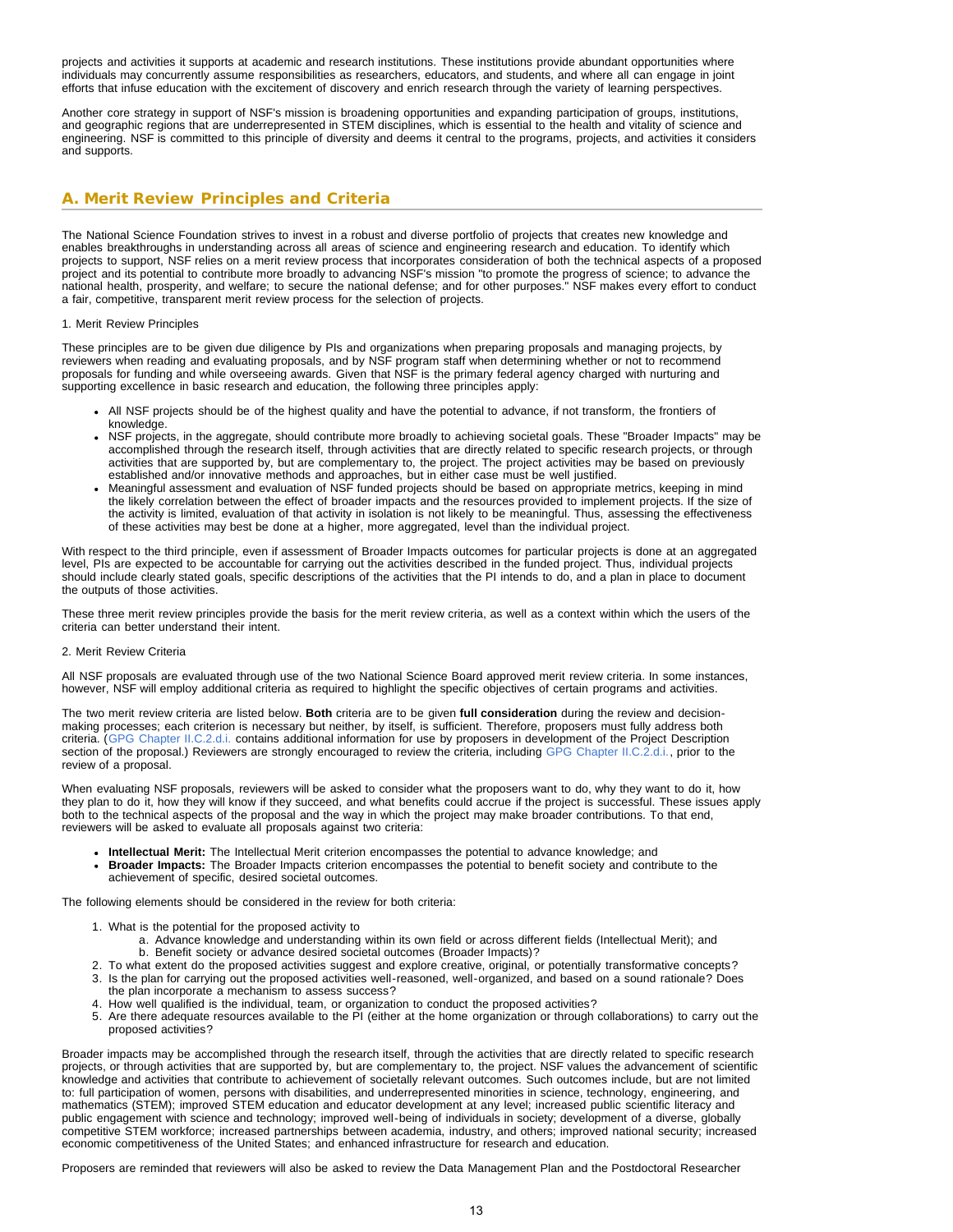Mentoring Plan, as appropriate.

#### **Additional Solicitation Specific Review Criteria**

The STTR program has **additional** criteria which reflect the legislative emphasis of the program and complement the standard NSF review criteria listed above.

#### **STTR relevance of the intellectual merit of the proposed activity.**

- 1. Is the proposed plan a sound approach for establishing technical and commercial feasibility?
- 2. To what extent does the proposal suggest and develop unique or ingenious concepts or applications?
- 3. How well qualified is the technical team (Principal Investigator, key staff, consultants, and **subawardees**) to conduct the proposed activity?
- 4. Is there sufficient access to resources (materials and supplies, analytical services, equipment, facilities, etc.)?
- 5. Does the proposal reflect state-of-the-art in the major research activities proposed? (Are advancements in state-of-the-art likely?)

#### **STTR relevance of the broader impacts/commercial potential of the proposed activity.**

- 1. What may be the commercial and societal benefits of the proposed activity?
- 2. Does the outcome of the proposed activity lead to a marketable product or process that warrants significant NSF support? 3. Given the stage of the proposed effort, is the team well-balanced between technical and business skills?
- 4. Has the proposing firm successfully commercialized SBIR or STTR-supported technology where prior awards have been made? (Or, has the firm been successful at commercializing technology that has not received SBIR or STTR support?)
- 5. Has the proposer evaluated the competitive advantage of this technology vs. alternate technologies that can meet the same market needs?
- 6. Does the proposal lead to enabling technologies (instrumentation, software, etc.) for further innovation?
- 7. How well is the proposed activity positioned to attract further funding from non-SBIR sources once the project ends?

### <span id="page-13-0"></span>**B. Review and Selection Process**

Proposals submitted in response to this program solicitation will be reviewed by Ad hoc Review and/or Panel Review.

Reviewers will be asked to formulate a recommendation to either support or decline each proposal. The Program Officer assigned to manage the proposal's review will consider the advice of reviewers and will formulate a recommendation.

After scientific, technical and programmatic review and consideration of appropriate factors, the NSF Program Officer recommends to the cognizant Division Director whether the proposal should be declined or recommended for award. NSF is striving to be able to tell applicants whether their proposals have been declined or recommended for funding within six months. The time interval begins on the deadline or target date, or receipt date, whichever is later. The interval ends when the Division Director accepts the Program Officer's recommendation.

A summary rating and accompanying narrative will be completed and submitted by each reviewer. In all cases, reviews are treated as confidential documents. Verbatim copies of reviews, excluding the names of the reviewers, are sent to the Principal Investigator/Project Director by the Program Officer. In addition, the proposer will receive an explanation of the decision to award or decline funding.

In all cases, after programmatic approval has been obtained, the proposals recommended for funding will be forwarded to the Division of Grants and Agreements for review of business, financial, and policy implications and the processing and issuance of a grant or other agreement. Proposers are cautioned that only a Grants and Agreements Officer may make commitments, obligations or awards on behalf of NSF or authorize the expenditure of funds. No commitment on the part of NSF should be inferred from technical or budgetary discussions with a NSF Program Officer. A Principal Investigator or organization that makes financial or personnel commitments in the absence of a grant or cooperative agreement signed by the NSF Grants and Agreements Officer does so at their own risk.

# <span id="page-13-1"></span>**VII. AWARD ADMINISTRATION INFORMATION**

# <span id="page-13-2"></span>**A. Notification of the Award**

Notification of the award is made to *the submitting organization* by a Grants Officer in the Division of Grants and Agreements. Organizations whose proposals are declined will be advised as promptly as possible by the cognizant NSF Program administering the program. Verbatim copies of reviews, not including the identity of the reviewer, will be provided automatically to the Principal Investigator. (See Section VI.B. for additional information on the review process.)

# <span id="page-13-3"></span>**B. Award Conditions**

An NSF award consists of: (1) the award letter, which includes any special provisions applicable to the award and any numbered amendments thereto; (2) the budget, which indicates the amounts, by categories of expense, on which NSF has based its support (or otherwise communicates any specific approvals or disapprovals of proposed expenditures); (3) the proposal referenced in the award letter; (4) the applicable award conditions, such as Grant General Conditions (GC-1); \* or Research Terms and Conditions \* and (5) any announcement or other NSF issuance that may be incorporated by reference in the award letter. Cooperative agreements also are administered in accordance with NSF Cooperative Agreement Financial and Administrative Terms and Conditions (CA-FATC) and the applicable Programmatic Terms and Conditions. NSF awards are electronically signed by an NSF Grants and Agreements Officer and transmitted electronically to the organization via e-mail.

\*These documents may be accessed electronically on NSF's Website at [http://www.nsf.gov/awards/managing/award\\_conditions.jsp?](http://www.nsf.gov/awards/managing/award_conditions.jsp?org=NSF) [org=NSF.](http://www.nsf.gov/awards/managing/award_conditions.jsp?org=NSF) Paper copies may be obtained from the NSF Publications Clearinghouse, telephone (703) 292-7827 or by e-mail from [nsfpubs@nsf.gov.](mailto:nsfpubs@nsf.gov)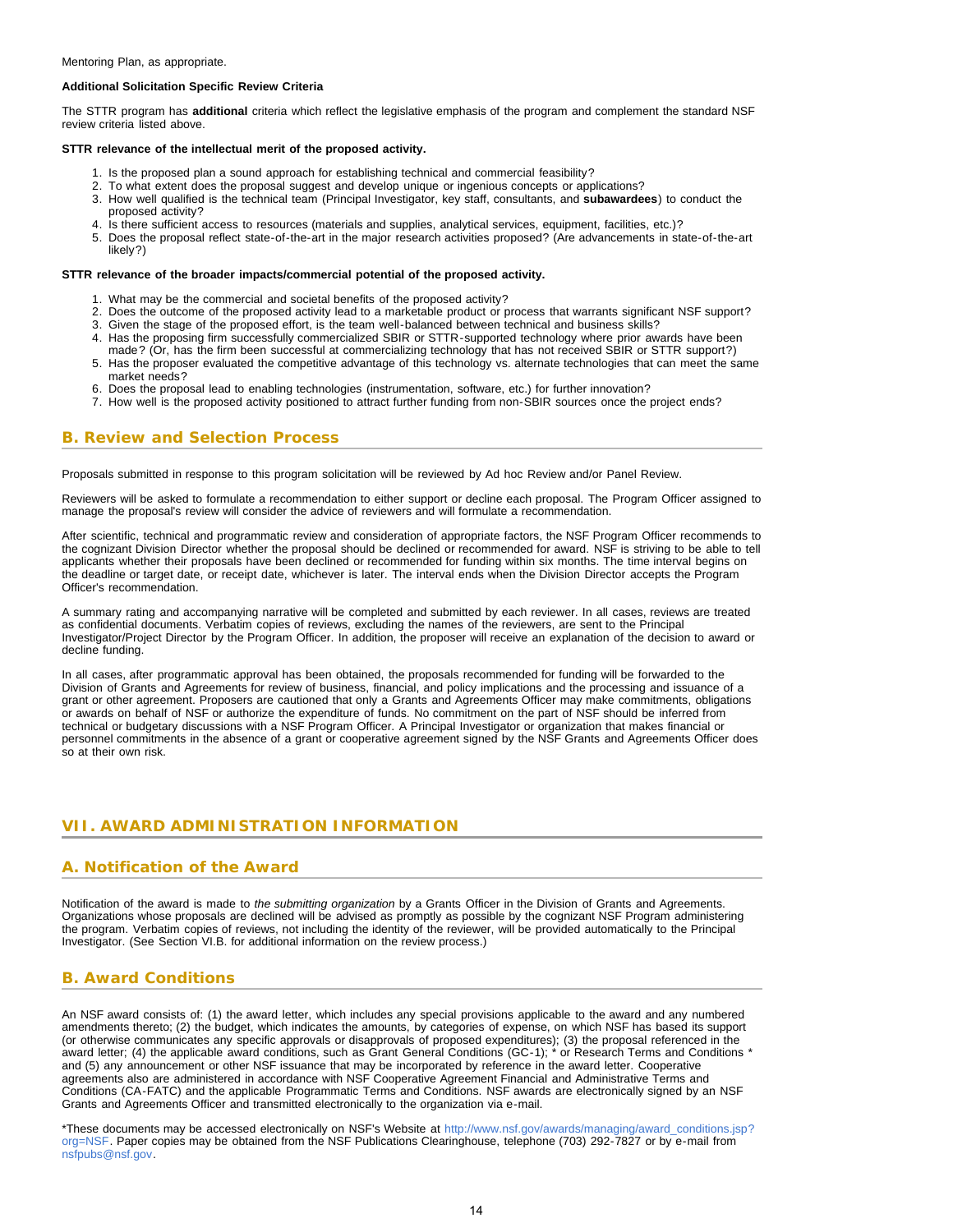More comprehensive information on NSF Award Conditions and other important information on the administration of NSF awards is contained in the NSF *Award & Administration Guide* (AAG) Chapter II, available electronically on the NSF Website at [http://www.nsf.gov/publications/pub\\_summ.jsp?ods\\_key=aag.](http://www.nsf.gov/publications/pub_summ.jsp?ods_key=aag)

#### **Special Award Conditions:**

STTR Phase I and Phase II awards are subject to availability of funds. NSF has no obligation to make any specific number of STTR Phase I or Phase II awards based on a solicitation and may elect to make several or no awards under any specific subtopic. STTR Phase I awards are 12-month, fixed-price grants and shall not exceed \$225,000. The STTR Phase II fixed-priced grants typically will not exceed \$750,000 per award. A Phase II award is based on a Phase I award. STTR Phase II awards normally will be made for a 24-month period of performance. (For information on Phase II, reference Phase II proposal preparation found on the SBIR/STTR web site ([Phase II Award Information\)](http://www.nsf.gov/eng/iip/sbir/phase_IIa.jsp?SBTR=solicTIIT). Reasonable fees for profit (not to exceed 7% of the total direct and indirect costs) will be considered under both phases.

SBIR/STTR prospective grantees will be notified by NSF to provide a signed SBIR/STTR Funding Agreement Certification. The federal government relies on the information provided by grantees to determine whether the business is eligible for a Small Business Technology Transfer (STTR) Program award. Certification will be used to ensure continued compliance during the life of the funding agreement. ([http://www.nsf.gov/eng/iip/sbir/Forms/SBIR\\_STTR\\_Funding\\_Agreement\\_Cert\\_Revised\\_9-12-12.pdf](http://www.nsf.gov/eng/iip/sbir/Forms/SBIR_STTR_Funding_Agreement_Cert_Revised_9-12-12.pdf))

#### **Fraud, Waste, and Abuse (FWA) Notification:**

If at any time you become aware of fraud or any kind of wrongdoing under any award, please contact the NSF Office of Inspector General.

Internet: [http://www.nsf.gov/oig/hotline\\_form.jsp](http://www.nsf.gov/oig/hotline_form.jsp)

E-mail: [oig@nsf.gov](mailto:oig@nsf.gov)

Phone: 703-292-7100 (during business hours) or 703-244-4443 (to speak to the duty officer)

Anonymous Hotline: 800-428-2189

Fax: 703-292-9158

Mail: 4201 Wilson Boulevard, Suite 1135; Arlington, VA 22230; ATTN: OIG HOTLINE

# <span id="page-14-0"></span>**C. Reporting Requirements**

The Principal Investigator must submit a final project report to the cognizant Program Officer within 15 days after expiration of a grant.

Failure to provide the required final project report will delay NSF review and processing of any pending proposals for that PI. PIs should examine the formats of the required reports in advance to assure availability of required data.

PIs are required to use NSF's electronic project-reporting system, available through FastLane, for preparation and submission of final project reports. Such reports provide information on activities and findings, project participants (individual and organizational) publications; and, other specific products and contributions. PIs will not be required to re-enter information previously provided, either with a proposal or in earlier updates using the electronic system. Submission of the report via FastLane constitutes certification by the PI that the contents of the report are accurate and complete.

The Phase I final report will be due to NSF within **15 days of the expiration of the grant**. A Phase II proposal requires an approved Phase I Final Report to be uploaded as part of the Phase II proposal package.

### <span id="page-14-1"></span>**VIII. AGENCY CONTACTS**

*Please note that the program contact information is current at the time of publishing. See program website for any updates to the points of contact.*

General inquiries regarding this program should be made to:

- Prakash Balan, SBIR/STTR Program Director, Biological and Chemical Technologies (BC), telephone: (703) 292-5341, email: [pbalan@nsf.gov](mailto:pbalan@nsf.gov)
- Steven Konsek, telephone: (703) 292-7021, email: [skonsek@nsf.gov](mailto:skonsek@nsf.gov)
- Glenn H. Larsen, SBIR/STTR Program Director, Education Applications (EA), telephone: (703) 292-4607, email: [glarsen@nsf.gov](mailto:glarsen@nsf.gov)
- Rajesh Mehta, SBIR/STTR Program Director, Nanotechnology, Advanced Materials and Manufacturing (NM), telephone: (703) 292-2174, email: [rmehta@nsf.gov](mailto:rmehta@nsf.gov)
- Muralidharan S. Nair, SBIR/STTR Program Director, Electronics, Information and Communication Technologies (EI), telephone: (703) 292-7059, email: [mnair@nsf.gov](mailto:mnair@nsf.gov)
- Benaiah Schrag, SBIR/STTR Program Director, Nanotechnology, Advanced Materials and Manufacturing (NM), telephone: (703) 292-8323, email: [bschrag@nsf.gov](mailto:bschrag@nsf.gov)
- Ruth M. Shuman, SBIR/STTR Program Director, Biological and Chemical Technologies (BC), telephone: (703) 292-2160, email: [rshuman@nsf.gov](mailto:rshuman@nsf.gov)
- Jesus V. Soriano, SBIR/STTR Program Director, Biological and Chemical Technologies (BC), telephone: (703) 292-7795, email: [jsoriano@nsf.gov](mailto:jsoriano@nsf.gov)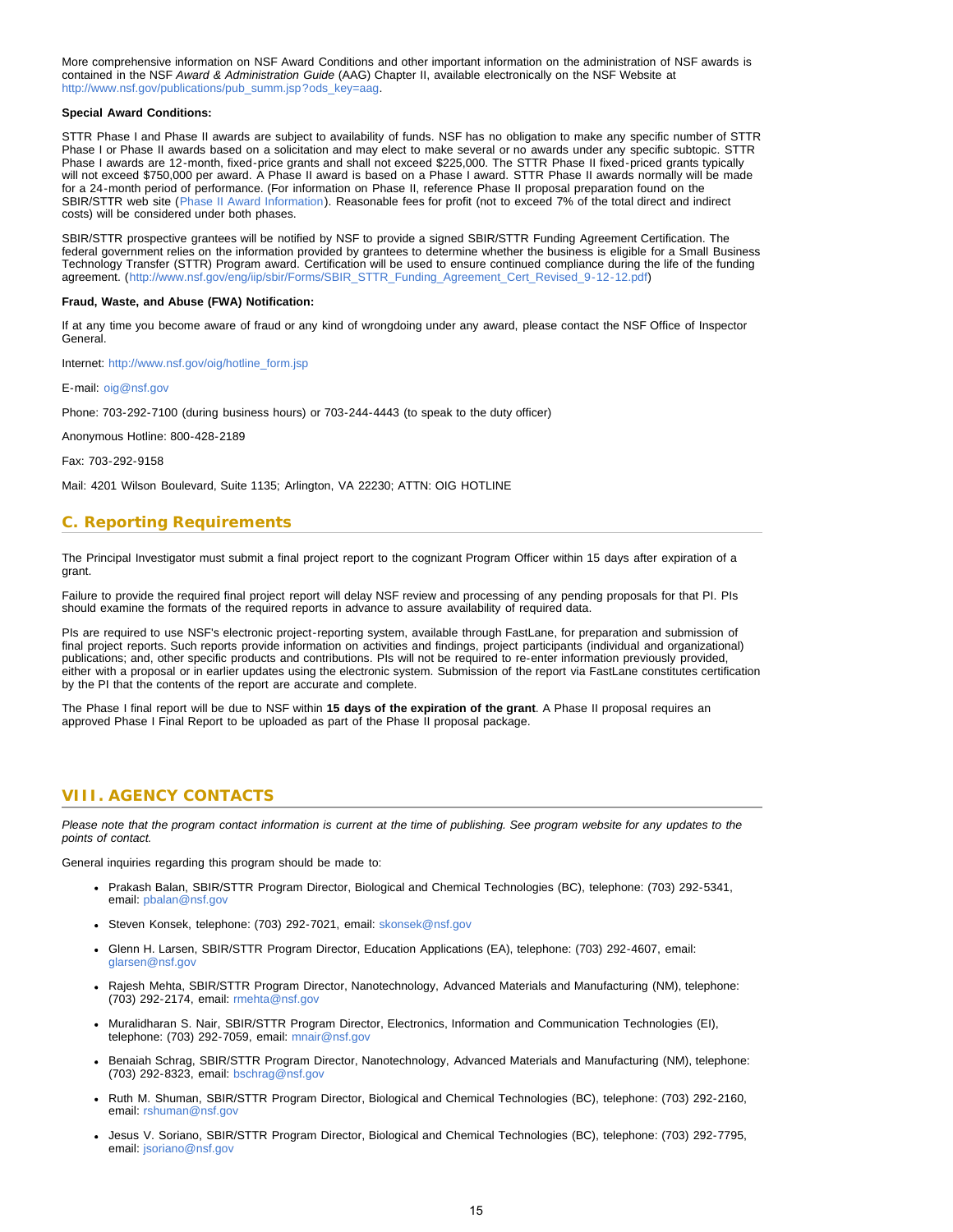For questions related to the use of FastLane, contact:

FastLane Help Desk, telephone: 1-800-673-6188; e-mail: [fastlane@nsf.gov.](mailto:fastlane@nsf.gov)

### <span id="page-15-0"></span>**IX. OTHER INFORMATION**

The NSF website provides the most comprehensive source of information on NSF Directorates (including contact information), programs and funding opportunities. Use of this website by potential proposers is strongly encouraged. In addition, "My NSF" is an information-delivery system designed to keep potential proposers and other interested parties apprised of new NSF funding opportunities and publications, important changes in proposal and award policies and procedures, and upcoming NSF [Grants](http://www.nsf.gov/bfa/dias/policy/outreach.jsp) [Conferences.](http://www.nsf.gov/bfa/dias/policy/outreach.jsp) Subscribers are informed through e-mail or the user's Web browser each time new publications are issued that match their identified interests. "My NSF" also is available on NSF's website at [http://www.nsf.gov/mynsf/.](http://www.nsf.gov/mynsf/)

Grants.gov provides an additional electronic capability to search for Federal government-wide grant opportunities. NSF funding opportunities may be accessed via this new mechanism. Further information on Grants.gov may be obtained at [http://www.grants.gov.](http://www.grants.gov/)

### **ABOUT THE NATIONAL SCIENCE FOUNDATION**

The National Science Foundation (NSF) is an independent Federal agency created by the National Science Foundation Act of 1950, as amended (42 USC 1861-75). The Act states the purpose of the NSF is "to promote the progress of science; [and] to advance the national health, prosperity, and welfare by supporting research and education in all fields of science and engineering."

NSF funds research and education in most fields of science and engineering. It does this through grants and cooperative agreements to more than 2,000 colleges, universities, K-12 school systems, businesses, informal science organizations and other research organizations throughout the US. The Foundation accounts for about one-fourth of Federal support to academic institutions for basic research.

NSF receives approximately 55,000 proposals each year for research, education and training projects, of which approximately 11,000 are funded. In addition, the Foundation receives several thousand applications for graduate and postdoctoral fellowships. The agency operates no laboratories itself but does support National Research Centers, user facilities, certain oceanographic vessels and Arctic and Antarctic research stations. The Foundation also supports cooperative research between universities and industry, US participation in international scientific and engineering efforts, and educational activities at every academic level.

*Facilitation Awards for Scientists and Engineers with Disabilities* provide funding for special assistance or equipment to enable persons with disabilities to work on NSF-supported projects. See Grant Proposal Guide Chapter II, Section D.2 for instructions regarding preparation of these types of proposals.

The National Science Foundation has Telephonic Device for the Deaf (TDD) and Federal Information Relay Service (FIRS) capabilities that enable individuals with hearing impairments to communicate with the Foundation about NSF programs, employment or general information. TDD may be accessed at (703) 292-5090 and (800) 281-8749, FIRS at (800) 877-8339.

The National Science Foundation Information Center may be reached at (703) 292-5111.

The National Science Foundation promotes and advances scientific progress in the United States by competitively awarding grants and cooperative agreements for research and education in the sciences, mathematics, and engineering.

To get the latest information about program deadlines, to download copies of NSF publications, and to access abstracts of awards, visit the NSF Website at [http://www.nsf.gov](http://www.nsf.gov/)

| Location:                                              | 4201 Wilson Blvd. Arlington, VA 22230 |  |  |  |  |  |
|--------------------------------------------------------|---------------------------------------|--|--|--|--|--|
| • For General Information<br>(NSF Information Center): | $(703)$ 292-5111                      |  |  |  |  |  |
| • TDD (for the hearing-impaired):                      | $(703)$ 292-5090                      |  |  |  |  |  |
| • To Order Publications or Forms:                      |                                       |  |  |  |  |  |
| Send an e-mail to:                                     | nsfpubs@nsf.gov                       |  |  |  |  |  |
| or telephone:                                          | (703) 292-7827                        |  |  |  |  |  |
| • To Locate NSF Employees:                             | (703) 292-5111                        |  |  |  |  |  |
|                                                        |                                       |  |  |  |  |  |

# **PRIVACY ACT AND PUBLIC BURDEN STATEMENTS**

The information requested on proposal forms and project reports is solicited under the authority of the National Science Foundation Act of 1950, as amended. The information on proposal forms will be used in connection with the selection of qualified proposals; and project reports submitted by awardees will be used for program evaluation and reporting within the Executive Branch and to